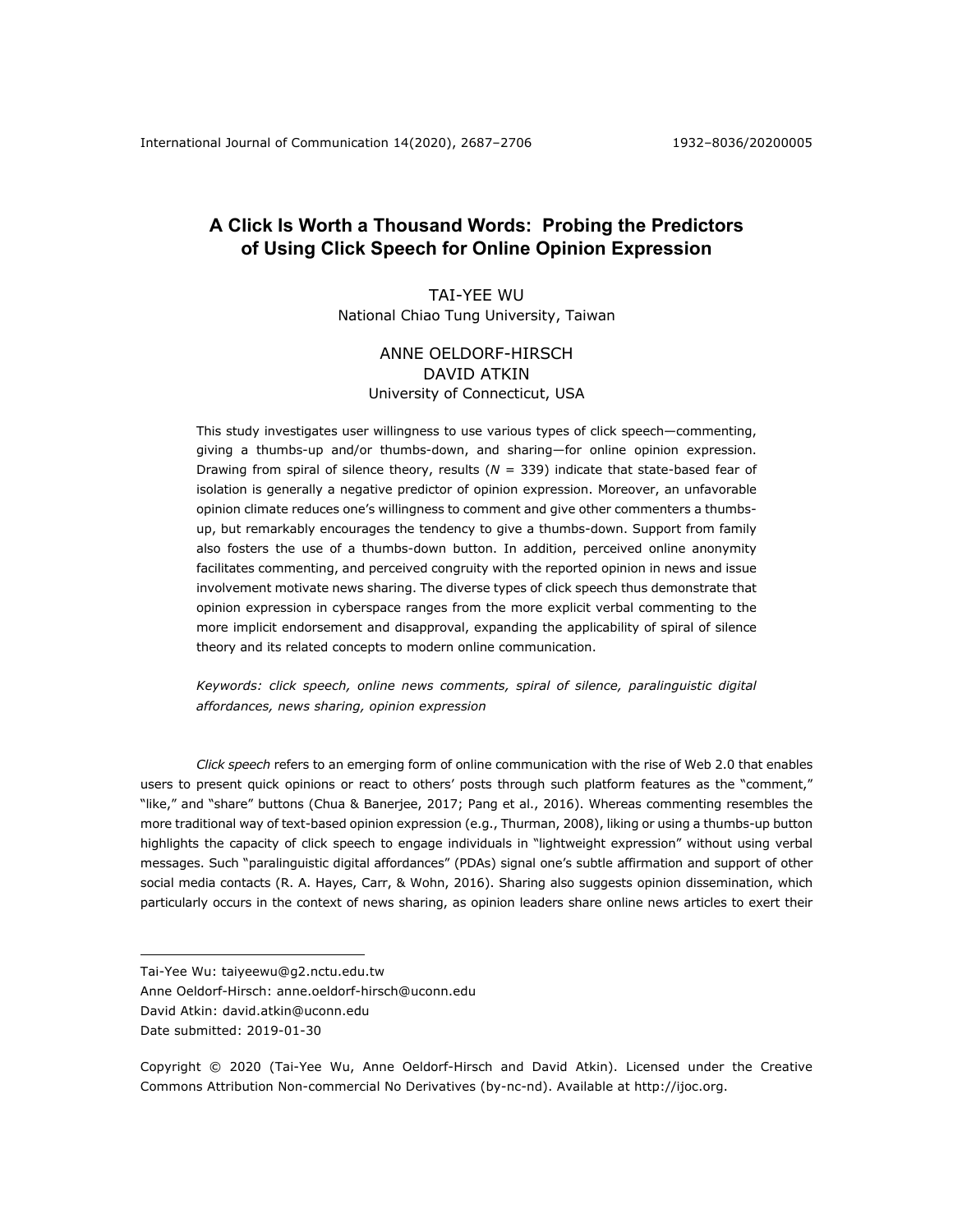individual influence (e.g., Oeldorf-Hirsch & Sundar, 2015). Click speech thus promotes diverse modes of opinion expression and various degrees of opinion explicitness for online users in their discussions about public issues.

Research investigating online opinion expression from the approach of click speech remains preliminary, however. Spiral of silence (SoS) studies still commonly examine users' willingness to post verbal messages on online social venues, including discussion forums (e.g., Nekmat & Gonzenbach, 2013), news comment sections (e.g., Soffer & Gordoni, 2018), and social media (e.g., Chan, 2018). Such research generally replicates the theory's principles that, driven by the fear of social isolation, those who hold an opinion deviant from the majority are less willing to articulate it in public (Noelle-Neumann, 1993). Yet, such efforts contribute little to our understanding of how the online SoS phenomenon may have been reshaped by the more implicit and paralinguistic folkways of click speech. Moreover, extant findings on click speech (e.g., Pang et al., 2016) may be updated as PDA features have expanded, not only to symbolize one's endorsement, but also disapproval (e.g., a thumbs-down button; Rains, Kenski, Coe, & Harwood, 2017).

This study thus aims to probe recent dynamics of click speech that underpin online opinion expression, and applies online news comment sections as the focal setting. Such venues represent a major forum for contemporary online discussion and public sphere conversations that SoS theory originally investigated (Wu & Atkin, 2018). More important, online news comment sections generally encompass the features of commenting, PDAs (both thumbs-up and thumbs-down buttons), and sharing, which help enhance the external validity of such inquiries.

As SoS theory has evolved to diagnose both the factors that encourage and discourage opinion expression, the framework helps offer comprehensive insights in the examination of willingness to use click speech. Specifically, an unfavorable opinion climate and the fear of isolation serve as two negative predictors of such activity (Noelle-Neumann, 1993). By contrast, opinion congruity with news reports (Lin & Salwen, 1997), perceived support from one's reference group (e.g., Glynn & Park, 1997), online anonymity (e.g., Wu & Atkin, 2018), and issue involvement (e.g., Salmon & Neuwirth, 1990) are considered positive indicators. Study results are thus expected to enrich the understanding of online opinion expression by comparing willingness to disclose viewpoints across different types of click speech.

## **Click Speech and Online Opinion Expression**

Click speech can be more specifically characterized as using the PDAs and the share button for symbolic speech in contrast to the actual verbal statements (Sklan, 2013). Yet, a broader definition that also includes comment posting as a more active communication form has also found support in the literature (e.g., Chua & Banerjee, 2017; Pang et al., 2016). This study follows the latter perspective to investigate click speech used for opinion expression. In the online news landscape, engagement with news content can range from explicitly commenting on existing content, to broader PDAs such as liking or voting on such content, to resharing news stories with one's social network. Internet and social media users actively engage with online news content. The more they both seek and stumble on news on sites such as Facebook, the greater their rate of engagement with that content through actions such as commenting on those posts (Oeldorf-Hirsch, 2018). The users also adopted the features of commenting, using PDAs, and sharing cyclically as a cohesive form of online news engagement,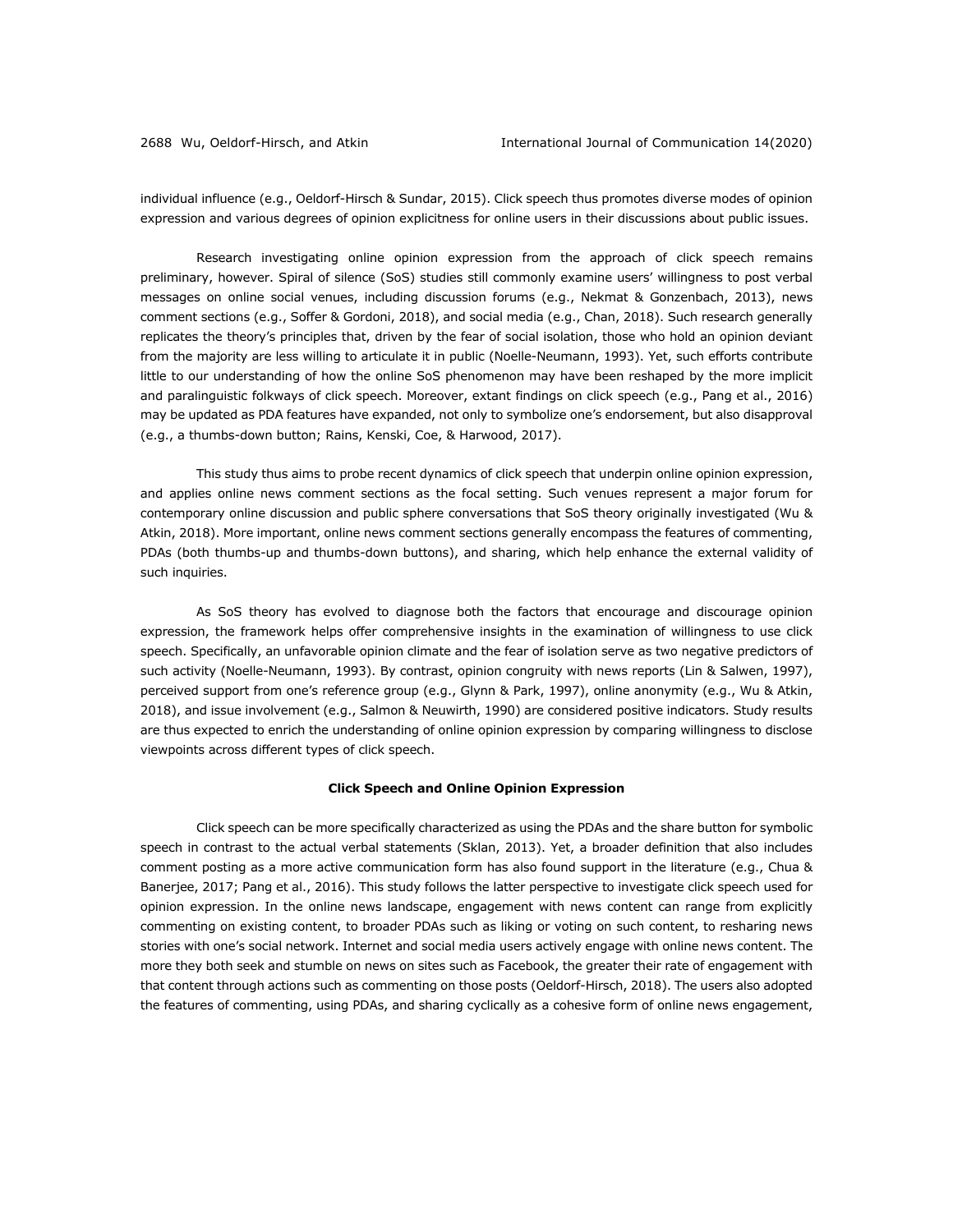suggesting that both verbal and symbolic modes of click speech are crucial indicators of online opinion expression.

Commenting on and discussing politics online is a very common form of online expression, and one that predicts key outcomes such as greater political interest (Holt, Shehata, Strömbäck, & Ljungberg, 2013) and involvement (Kushin & Yamamoto, 2010), as well as civic participation (Chan, 2018; Thurman, 2008). Even PDAs carry many meanings for their users and their receivers. Social media users "like" a post made by another user online when they find the content favorable, to provide support, and to keep track of desired contents. The meaning of these PDAs is understood by their receivers as involving emotional, social, and status approval (R. A. Hayes et al., 2016).

Moreover, increasing varieties of the PDAs have been available across different social media platforms, and they do not all symbolize positive reactions. For instance, disapproval is commonly represented by a thumbs-down button feature as a tool of rating in online news comment sections (e.g., Rains et al., 2017). Similarly, among the five additional emotive reaction icons—"love," "haha," "wow," "sad," and "angry" launched by Facebook in 2016, the corresponding faces of sadness and anger facilitate the users in signaling their negative emotions toward online news stories and posts from politicians (Hughes & van Kessel, 2018). These newer PDAs substantially expand the usability of click speech for less explicit opinion expression, and the influences on such use require more empirical investigation.

Finally, individuals are motivated to reshare news on social media via the need to seek information, socialize, and seek status from their networks (Lee & Ma, 2012; Wang, Hmielowski, Hutchens, & Beam, 2017). Sharing news with one's online social network has important psychological benefits in terms of issue involvement, interest, and being informed (Oeldorf-Hirsch & Sundar, 2015). On Facebook, political expression is commonly enacted by reposting others' posts, which has real-world impacts on donating to social and political causes (Martin, 2013). In addition, news information shared by a social media friend was found to increase the viewer's perceived level of media trust as well as his/her intention to seek more information from that outlet (Turcotte, York, Irving, Scholl, & Pingree, 2015). Such effects were even amplified when the "sharer" was regarded as an opinion leader in the viewer's social network. This finding exemplifies the symbolic meaning of social recommendation that a click of sharing conveys, which also implies the sharer's endorsement of that content.

On balance, endorsement and disapproval appear to be common themes of click speech across commenting, using PDAs, and sharing. This theme also applies to a variety of communication contexts such as news discussions (e.g., Wu & Atkin, 2018) and consumer reviews (e.g., Ziegele & Weber, 2015), indicating that it is valid to examine click speech as a form of online opinion expression. Focusing on news comment sections online, this study further employs SoS concepts as a theoretical framework to understand the determinants of such thematic uses of click speech.

## **Online SoS and Opinion Expression Suppressors**

SoS theory assumes that individuals are capable of estimating the opinion climate—the relative strength of different viewpoints—of a public issue in society. Therefore, when individuals sense that their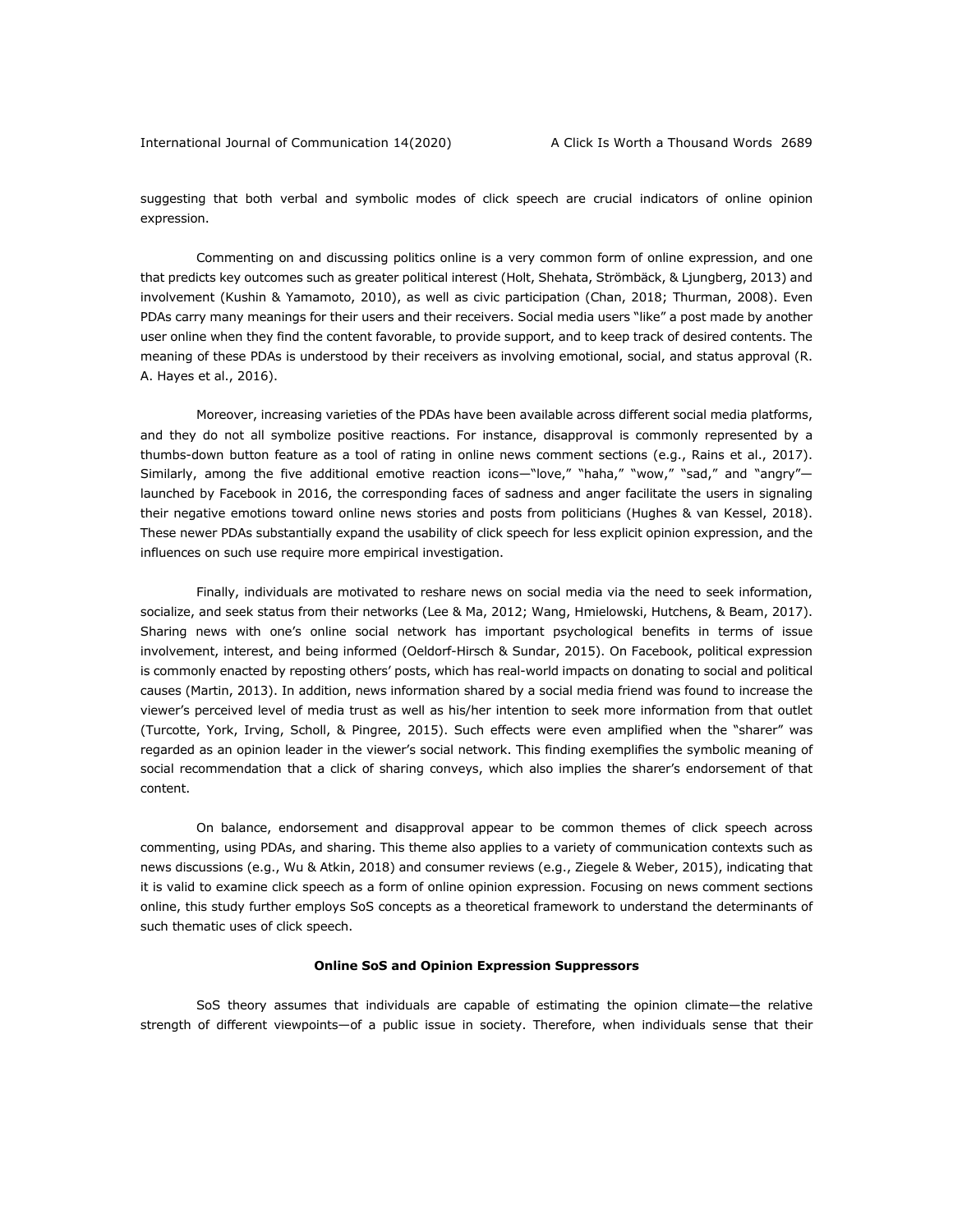opinions deviate from the majority, they tend to silence themselves in public conversations (Noelle-Neumann, 1993). This process highlights two determinants that reduce willingness to express oneself: (1) an unfavorable opinion climate that illustrates the more objective situation in which individuals perceive that their opinions deviate from the dominant opinion climate (e.g., Scheufele, Shanahan, & Lee, 2001) and (2) the fear of isolation from the majority. Contemporary SoS studies seldom consider the relationship between these two determinants, but more likely treat each as an independent predictor (e.g., Chan, 2018). Recent findings further support these separate influences, as fear of isolation was not found to intervene in the prediction of unfavorable opinion climate on opinion expression tendency (Wu & Atkin, 2018). Therefore, the following discussion focuses on the individual impacts of these two determinants.

## *Unfavorable Opinion Climate*

Empirical studies have substantiated that an unfavorable opinion climate negatively affects willingness to express (e.g., Nekmat & Gonzenbach, 2013). However, research examining the impacts of opinion climate on the use of click speech remains preliminary. For instance, Pang et al. (2016) identified that those effects on one's willingness to comment, like, and share were negligible. Yet, the researchers reflected that the experiment stimulus—a simulated Facebook page—might remind the respondents of an obtrusive difference from their own pages and distract them from potentially immersing into the experimental conditions. In contrast to the social context of Facebook, in which the opinions are mainly posted by the contacts they already know, the commenters in online news comment sections are generally strangers to the viewers (Wu & Atkin, 2017). Adopting online news comment sections as the focal setting, therefore, may help reduce the confounding issue of perceived stimulus realism.

Based on the theory and research reviewed above, we assumed that opinion climates in online news discussions would influence one's posting behaviors. To recap, the literature indicates an inverse relationship between unfavorable opinion climate and willingness to express one's deviating view, reflecting the relative unlikelihood for individuals to endorse the opinions with which they disagree. Based on the assumption that individuals are hesitant to express minority opinions on social networking sites (SNSs), we hypothesized that unfavorable opinion climates would inhibit expression in many forms. In particular,

*H1: An unfavorable opinion climate in online news discussions negatively predicts one's willingness to (a) post comments, (b) give a thumbs-up to other commenters, (c) give a thumbs-down to other commenters, and (d) share news reports from online news discussions to their SNSs.*

#### *Fear of Isolation*

Noelle-Neumann (1993) argues that public opinion exerts a means of social control that threatens people who hold a deviant view. Therefore, opinion withdrawal is likely to be their reaction in public to avoid the negative social sanction of alienation. Although we have an understanding of the influence of fear of isolation on one's verbal expression tendency (both spoken words and text-based messages), this influence on other types of click speech remains unclear. For instance, Pang et al. (2016) substantiated the negative prediction of fear of isolation only on commenting, but not on liking or sharing a Facebook post, nor on liking the comments responding to that post. They attributed the results not only to the limited external validity of their experimental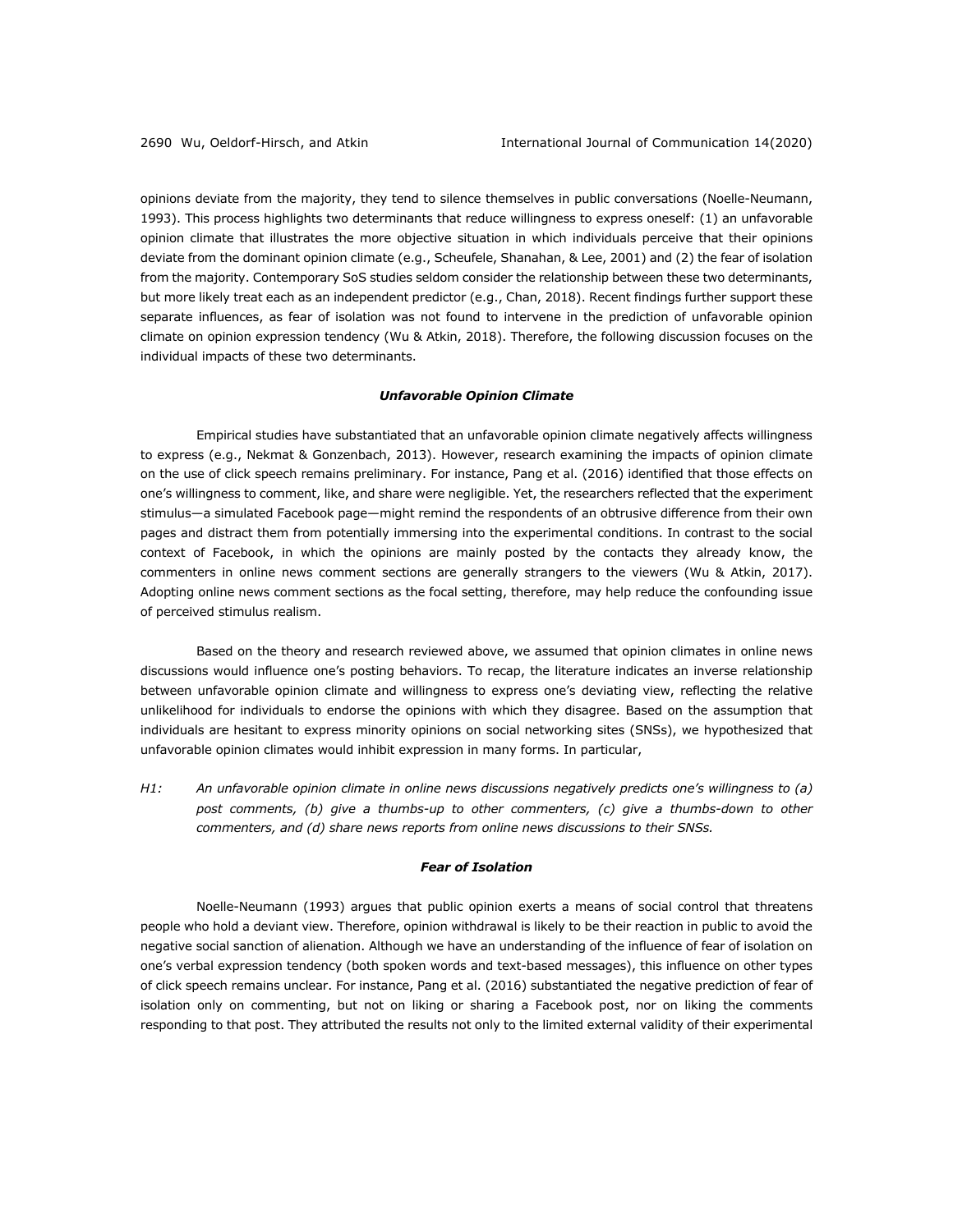stimuli, but also the potential confounding effect of sharing that takes Facebook users extra steps to complete (e.g., select the receiver).

With regard to the fear of isolation measure itself, moreover, Pang et al. (2016) followed the trait-like approach, which considers this psychological determinant as an individual's disposition across situations (e.g., Soffer, & Gordoni, 2018). Yet, as communication contexts become more diverse, the state-based approach that specifically measures the fear one experiences in the given context may provide more accurate results. Wu and Atkin (2018) compared these two approaches to the fear of isolation in their study of individuals' online news comment posting behavior; only the state-based fear was found to be predictive. Thus, the state-based approach may also be helpful to verify the impact of one's fear of isolation on the specific usage of click speech.

Because theoretical work has repeatedly verified the negative influence of fear of isolation on one's willingness to express—regardless of online or offline contexts—this psychological indicator does not seem to vary by the modalities of communication used for revealing dissenting voices or disapproval. Based on the assumption that fear of isolation would inhibit expression, we posited that unfavorable opinion climates would inhibit SNS expression. More formally,

*H2: State-based fear of isolation in online news discussions negatively predicts one's willingness to (a) post comments, (b) give a thumbs-up to other commenters, (c) give a thumbs-down to other commenters, and (d) share news reports from online news discussions to their SNSs.*

#### **Online SoS and Opinion Expression Facilitators**

#### *Reference Group Support*

In addition to Noelle-Neumann's (1993) original emphasis on media effects on SoS, non-mediated human interactions may also influence one's opinion expression tendency. For instance, studies have shown that opinion congruity with one's social circle, such as reference groups (e.g., Moy, Domke, & Stamm, 2001), positively predicts willingness to express opinions in public.

Given that individuals are likely to gain affirmation from their reference group when their opinions on a given issue correspond, the perceived opinion congruity with one's reference group results in a sense of social support, which is characterized as the interpersonal transactions with positive emotions, affirmative articulations, and/or helping behaviors offered in one's social networks (Kahn & Antonucci, 1980). Such perceived reference group support has emerged, also, as a predictor of one's willingness to express his/her view in public across various non-mediated communication contexts (e.g., Dalisay, Hmielowski, Kushin, & Yamamoto, 2012). In online news comment sections, given that click speech enables the users to express their opinions by posting explicit comments as well as showing more implicit endorsement/disapproval toward other commenters' posts, whether the influence of reference group support also extends to click speech is intriguing. Based on the above theory and research, therefore, we hypothesized: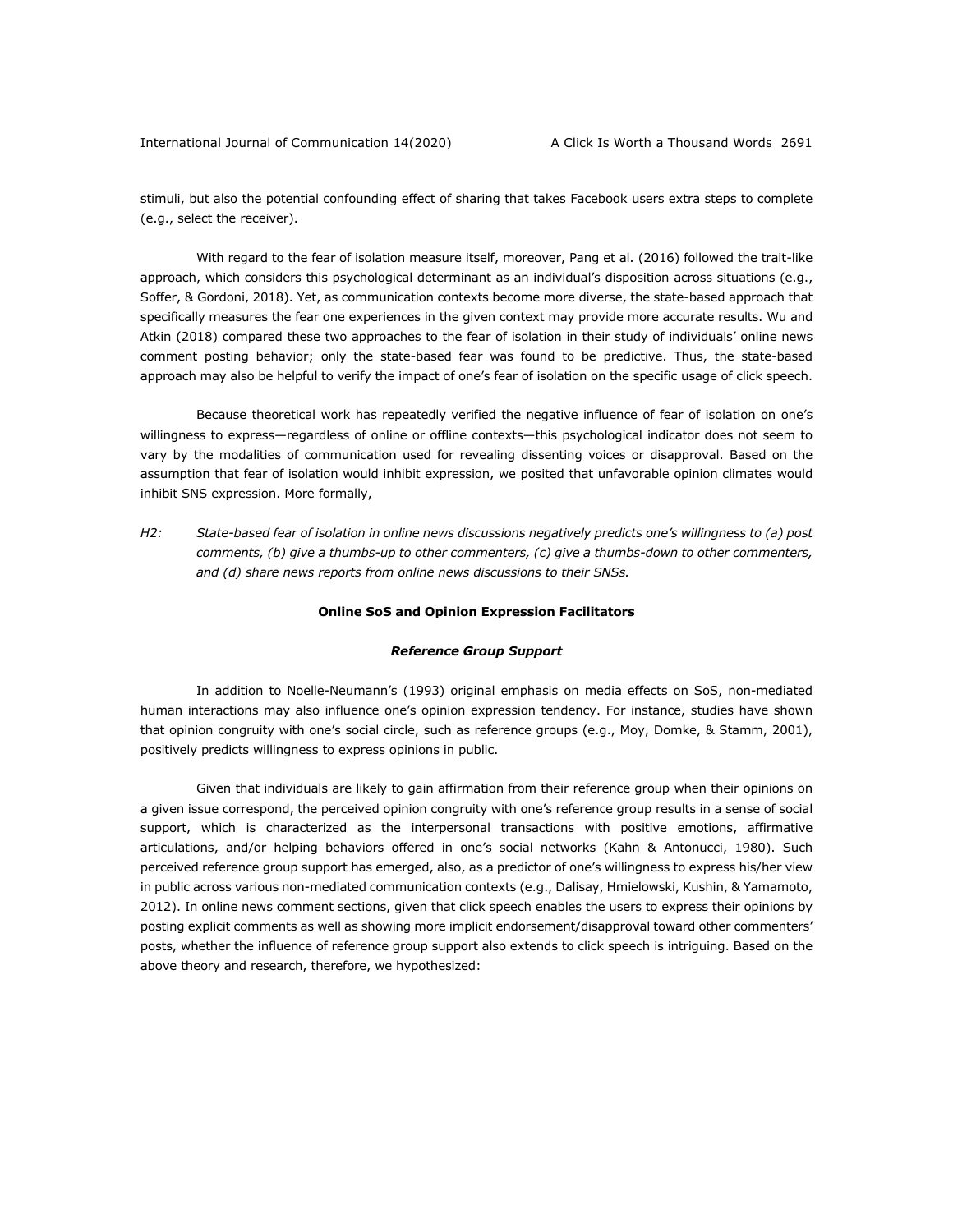*H3: Reference group support positively predicts one's willingness to (a) post comments, (b) give a thumbsup to other commenters, (c) give a thumbs-down to other commenters in online news discussions, and (d) share news reports from online news discussions to their SNSs.*

#### *Issue Involvement*

Involvement is defined as "a person's perceived relevance of the object based on inherent needs, values, and interests" (Zaichkowsky, 1985, p. 342). Different SoS studies measured issue involvement with different labels and aspects, such as "personal concern" (Salmon & Neuwirth, 1990) and "perceived issue salience" (e.g., Ho, Chen, & Sim, 2013). Regardless of these terminological differences, however, the results generally indicated that involvement with a given issue predicts willingness to express in public. Thus, the more that people are involved in a topic (e.g., showing more interest in it), the more they are willing to be engaged in the conversation on this topic and express their views online. To replicate the above findings in the context of online opinion expression using click speech, we posited that:

*H4: Issue involvement in online news discussions positively predicts one's willingness to (a) post comments, (b) give a thumbs-up to other commenters, (c) give a thumbs-down to other commenters, and (d) share news reports to their SNSs.*

#### *Perceived Congruity With the Reported Opinion in Online News*

Newsworthiness refers to the qualities of incidents that motivate news media's coverage (Galtung & Ruge, 1965). In online news discussions, qualities such as proximity, frequency, and impact of a news article have predicted the number of comments posted (Weber, 2014), indicating that newsworthiness also promotes reader participation. The reports of poll results about a controversial issue may reflect some extent of newsworthiness, as the information demonstrates distribution of the opinion climate to audiences. Based on Noelle-Neumann's (1993) argument, mass media—particularly news media—are important vehicles for capturing the opinion climate on an issue and therefore shape the SoS that one experiences. The perceived value of the reported poll results is likely to be enhanced, particularly for those holding an opinion congruent with the report. They may be more willing to express their opinion regarding the report (and poll) in the comment section as well. Moreover, as a news story recommended by social media friends has been found to promote the receiver's trust in that news outlet (Turcotte et al., 2015), this type of click speech is likely to symbolize endorsements from the sharer, in particular. On the other hand, giving a thumbs-up or a thumbs-down is mainly associated with other commenters in this study; uses of such click speech may be less relevant to the online news itself. Thus, we proposed:

*H5: Perceived congruity with the reported opinion in online news positively predicts one's willingness to (a) post comments and (b) share the news report to their SNSs.*

## *Online Anonymity*

As a significant technological attribute in computer-mediated communication, online anonymity has received growing research attention to its effects on the SoS phenomenon. For instance, Ho and McLeod (2008)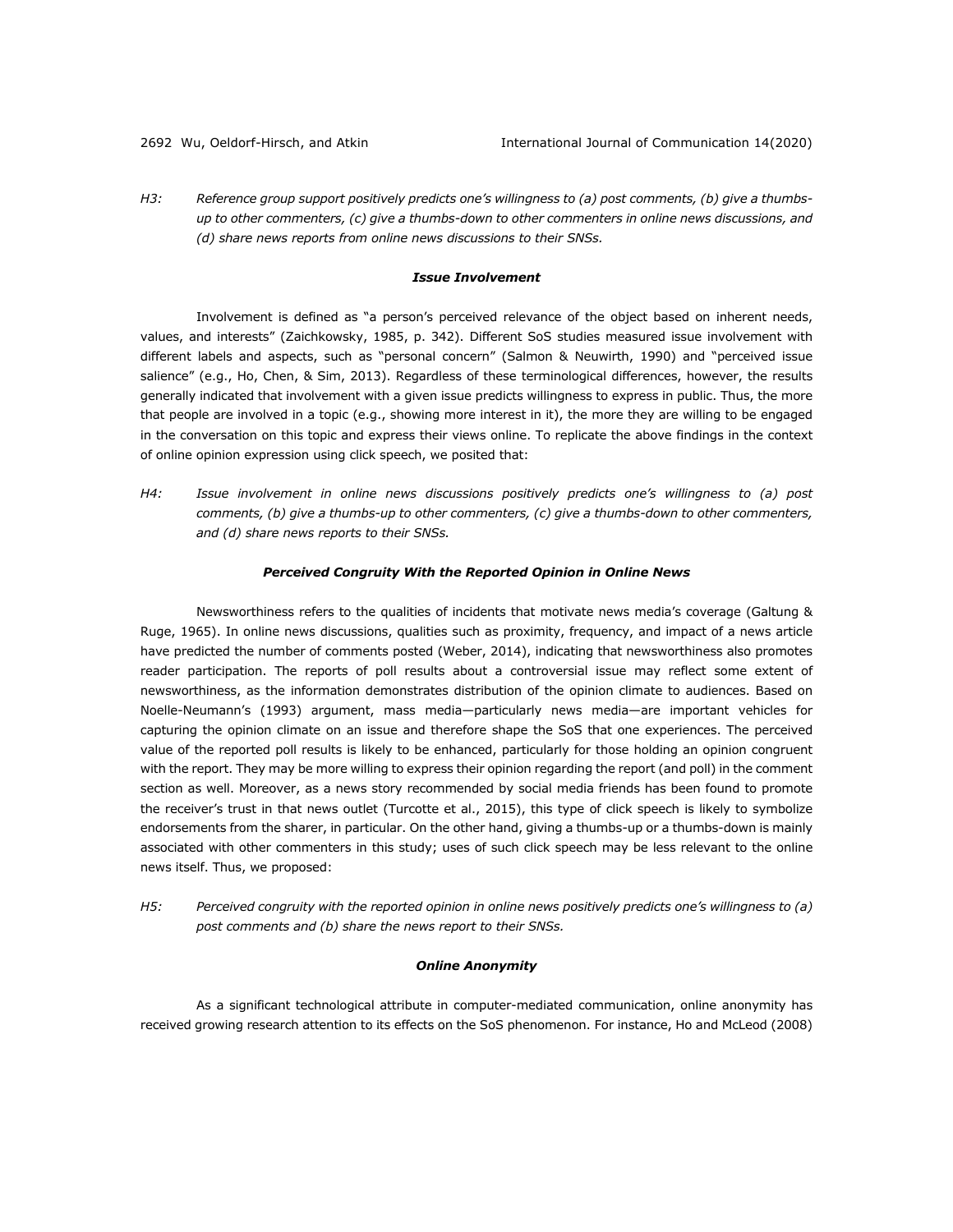verified a less negative impact of fear of isolation on individuals' willingness to express for those in the anonymous computer-mediated communication condition than those in the face-to-face context. Similarly, Yun and Park's (2011) study of online forums indicated that online anonymity insolates users from the fear of isolation. As the conceptualization of online anonymity evolves to identify more aspects of this attribute—such as the more objective, technical anonymity and subjective, perceived anonymity dimensions (e.g., Christopherson, 2007)—research has revealed more complex results. That is, Wu and Atkin (2018) failed to replicate the relationship between online anonymity and one's fear of isolation in online news comment posting, but their findings demonstrated that one's perceived online anonymity directly predicts his/her willingness to express. The influences of technical online anonymity, on the other hand, were limited.

Regardless of the inconsistent results concerning the relationship strength between online anonymity and fear of isolation, the above findings generally verify that online anonymity itself encourages overall opinion articulation in cyberspace. By the same token, higher anonymity contexts should also be more preferable for one to signal less explicit endorsement (i.e., a thumbs-up or sharing) as well as disapproval (i.e., a thumbsdown) of others' views. To incorporate evidence supporting the theory that perceived online anonymity exerts a greater impact than technical anonymity on opinion expression tendency (e.g., Wu & Atkin, 2018), we posited that:

*H6: Technical anonymity positively predicts perceived online anonymity in online news discussions, which in turn positively predicts one's willingness to (a) post comments, (b) give a thumbs-up to other commenters, (c) give a thumbs-down to other commenters, and (d) share the news report to their SNSs.*

#### **Method**

We conducted an online experiment using simulated images of an online news section as stimuli, which were embedded in the online questionnaire platform Qualtrics.com. Data for this study were collected as part of a larger research project, of which the other findings are demonstrated in Wu and Atkin (2018). Volunteer participants were recruited in a large introductory-level course meeting a general education requirement across different majors from a northeastern U.S. university. The students received research credit for their participation. The sample (*N* = 339) was 54.9% female and 45.1% male. A dominant proportion of the respondents (73.7%) were Caucasian, followed by Asian Americans (6.2%), African Americans (6.2%), Hispanics (5.3%), and other or mixed heritages (8.5%).

#### *Public Issue: Abortion*

The focal issue selected for this study was abortion, which has drawn scholarly attention in previous SoS literature (e.g., Salmon & Neuwirth, 1990). Over the most recent decade (2009–2019), the poll findings from Gallup.com (2019) demonstrate relatively stable, equal percentages of supporters for the "pro-life" (44– 51%) and the "pro-choice" (41–50%) sides. This historical trend illustrates that abortion remains controversial in the United States, indicating an appropriate issue for SoS research.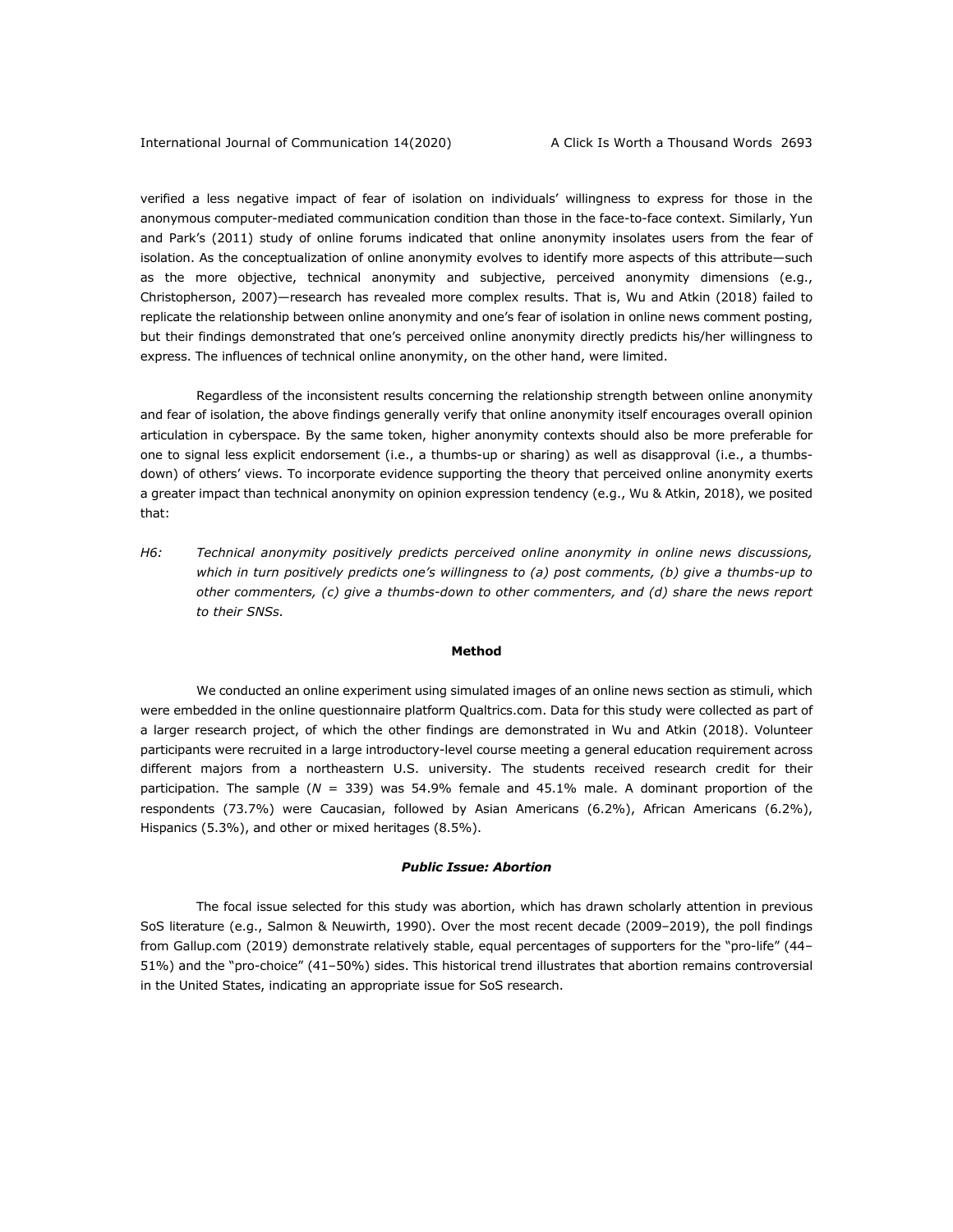## *Experimental Design and Procedure*

The experimental setting of online news comments involved three degrees of online anonymity (high, medium, and low) and two types of opinion climate (unfavorable and favorable). The high-anonymity comment section indicates that the participants could use any username or remain anonymous with their post; the medium-anonymity section asked the participants to sign in one of their major SNS accounts before making a post, but the username appearing in that post could be something else; the low-anonymity section required the participants to sign into an SNS, with their username revealed on their post. In addition, each participant saw three existing comments, of which the valence—either three "pro-choice" or three "pro-life" posts—was also manipulated. The stimuli can be found in the supplemental material of Wu and Atkin (2018).

In the data analysis, the participants were then re-classified as being in a favorable or unfavorable opinion climate according to their attitude toward abortion (i.e., whether they think abortion in all or most circumstances should be illegal, legal, or were neutral). That is, the participants were assigned to the conditions in which their attitude toward abortion went against the commenters (i.e., whether abortion should be illegal, yet were assigned to the "pro-choice" conditions). These responses were coded as occupying an unfavorable opinion climate. On the contrary, the participants whose assigned condition aligned with their attitude toward abortion (e.g., those who thought abortion should be illegal and were assigned to the "pro-life" conditions) were coded as occupying a favorable climate. Those who indicated a "neutral" attitude were eliminated from the data.<sup>1</sup>

The experiment began by asking the respondents to answer a set of demographic questions, followed by the items measuring their trait-like fear of isolation, moral values, issue involvement regarding abortion, attitude toward abortion, and perceived reference group support. Afterward, the respondents were instructed to read a simulated online news article about the recent poll findings regarding abortion. Then, they were randomly assigned to one of the six online news comment conditions. After being exposed to the stimuli, the participants completed manipulation checks as well as measures of perceived opinion congruity with the media report and state-based fear of isolation. Finally, they indicated their willingness to express by posting comments, giving a thumbs-up to other commenters, giving a thumbs-down to other commenters, and sharing the news report.

<sup>&</sup>lt;sup>1</sup> In the questionnaire, the participants were asked, "What is your general attitude toward abortion?" with the following options adopted from Gallup.com (2015): "illegal in all circumstances," "illegal in most circumstances," "neutral," "legal in most circumstances," and "legal in all circumstances." In the analysis, participants who indicated illegal in all and most circumstances were combined and reclassified as illegal (-1), whereas those who checked legal in all and most circumstances were recoded as legal (1). However, those who responded as neutral  $(0)$  were not included in the data  $(15.5%)$  to ensure that the participants in the sample encountered either a favorable or unfavorable opinion climate in the experiment.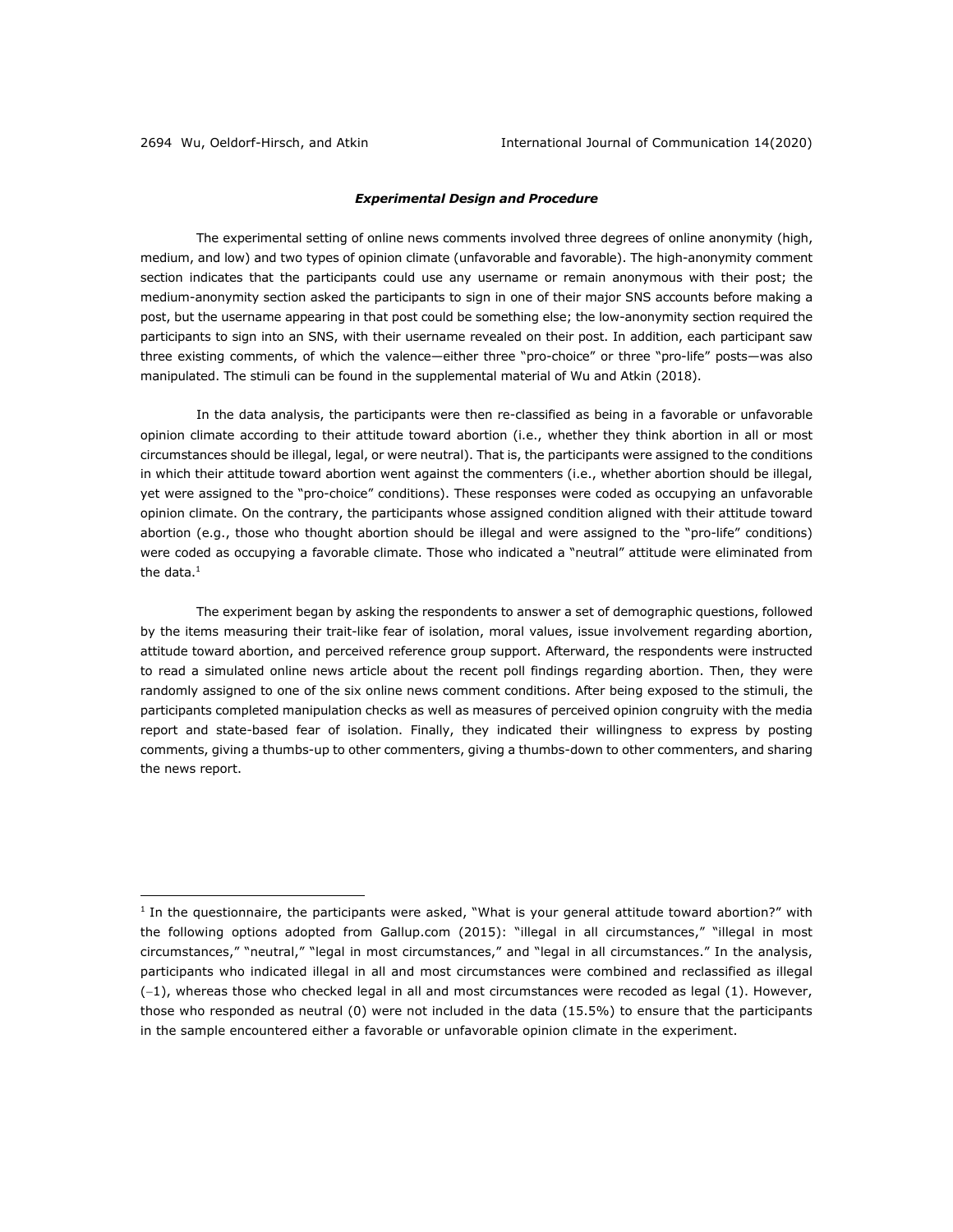#### *Measures*

## *Predictors*

State-based fear of isolation was measured with four items (e.g., "In this online news discussion, I avoid telling other people what I think when there's a risk they'll avoid me if they knew my opinion"; *M* = 4.00, *SD* = 1.14; Cronbach's α = .72) adapted from Ho and McLeod (2008) and Scheufele and colleagues (2001), followed by a 7-point Likert scale, ranging from 1 (*strongly disagree*) to 7 (*strongly agree*). The respondents' reference group support was asked using two questions: support from family ("To what extent do you think your family would support your opinion on the issue of abortion?"; *M =* 4.85, *SD =* 1.69) and support from friends ("To what extent do you think your friends would support your opinion on the issue of abortion?"; *M =*  5.04, *SD =* 1.24). The items were followed by a 7-point Likert format, ranging from 1 (*none*) to 7 (*all*). The participants' involvement in the issue of abortion was measured with nine items (e.g., "This issue is significant to me"; *M* = 4.51, *SD* = 1.17; Cronbach's α = .91) adapted from previous studies (e.g., Zaichkowsky, 1985). This measure was followed by a 7-point Likert format, ranging from 1 (*strongly disagree*) to 7 (*strongly agree*). Perceived congruity with the reported opinion in news was measured with a single question ("To what extent do you think your opinion is congruent with the poll results reported in this news article?"; *M* = 4.52, *SD* = 1.19) adapted from previous studies (Glynn & Park, 1997; Moy et al., 2001). This item was measured on a 7-point Likert format, ranging from 1 (*none*) to 7 (*all*). Based on the literature (Christopherson, 2007; Rössler & Schulz, 2014), perceived online anonymity was measured with three items (e.g., "If you would like to post your comment, to what extent do you think you are anonymous?"; *M* = 3.29, *SD* = 1.57; Cronbach's α = .90), followed by a 7-point semantic differential scale, ranging from 1 (*totally identifiable*) to 7 (*totally anonymous*).

#### *Dependent Variables*

Each dependent variable was measured with a single item on a 7-point Likert format, ranging from 1 (*very unwillingly*) to 7 (*very willingly*). Willingness to post comments: "How willingly would you post your opinion on this comment section?" (*M* = 2.84, *SD* = 1.67); willingness to give a thumbs-up: "How willingly would you give thumbs-up to the comment you just saw?" ( $M = 3.48$ ,  $SD = 1.95$ ); willingness to give a thumbs-down: "How willingly would you give a thumbs-down to the comments you just saw?" ( $M = 3.67$ ,  $SD = 1.88$ ); and willingness to share the news report: "How willingly would you share this news article on one of your social networking sites?" (*M* = 2.88, *SD* = 1.48).

A confirmatory factor analysis incorporating the predictors and outcome variables into the measurement model was conducted. The results indicated a relatively good model fit that met the cutoff criteria suggested by the literature (i.e., Hu & Bentler, 1999; Marsh & Hocevar, 1985):  $\chi^2(182) = 341.05$ ,  $\chi^2/df = 1.87$ ,  $p < .001$ ; comparative fit index = .953; root mean squared error of approximation = .051. In addition, each measure's composite reliability, average variance extracted, maximum shared variance, and the square root of average variance extracted were calculated for convergent and discriminant validity tests. For the single-item measures, the estimated variance was adjusted applying Jöreskog and Sörbom's (1982) formula with the reliability alpha value set at .85. The results (see Table 1) also demonstrated that the measures were adequately to highly reliable and valid based on the criteria recommended by Fornell and Larcker (1981) and Hair, Black, Babin, Anderson, and Tatham (2006).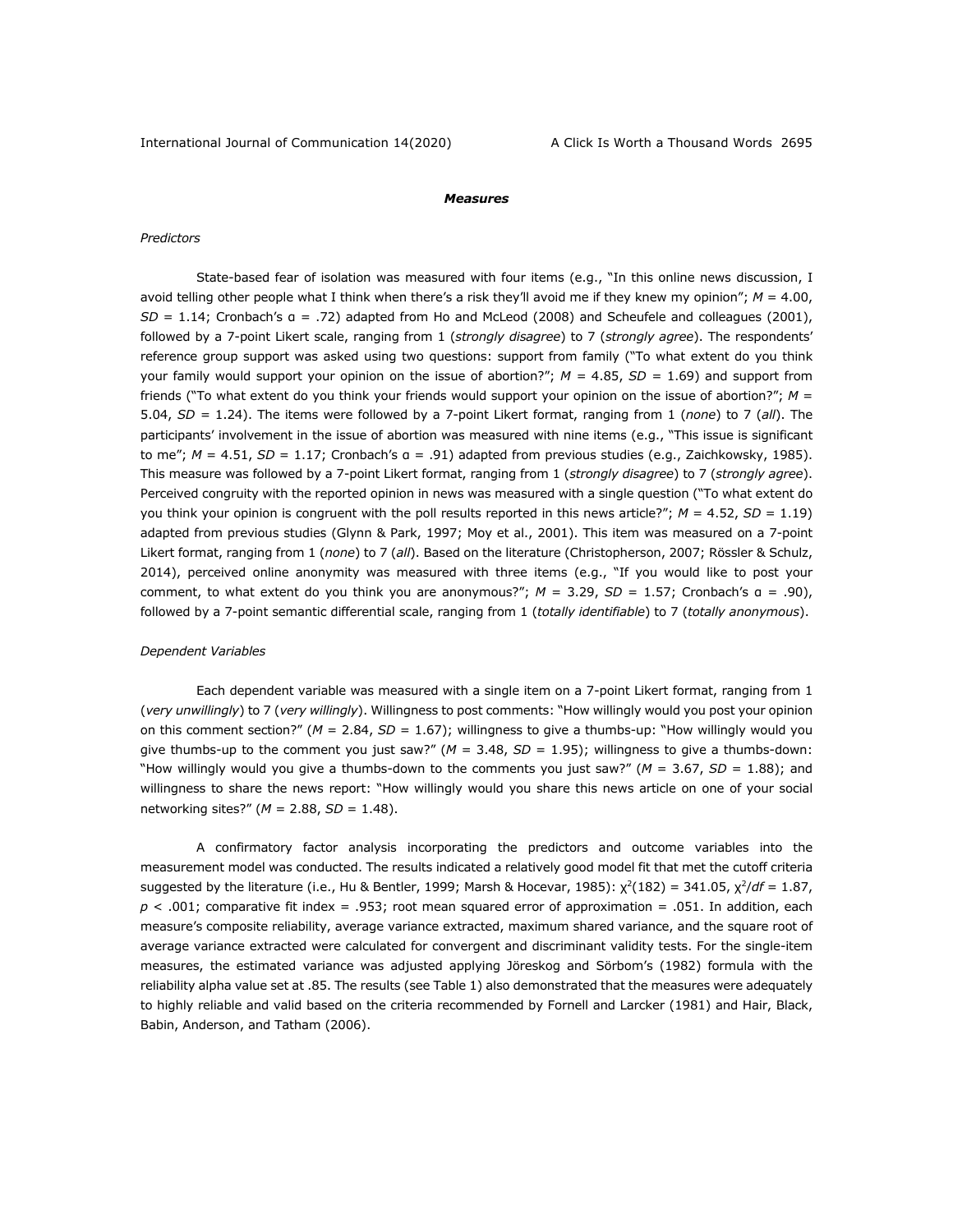| --- - -                                           |           |            |            |           |          |          |          |         |         |          |           |        |     |
|---------------------------------------------------|-----------|------------|------------|-----------|----------|----------|----------|---------|---------|----------|-----------|--------|-----|
| Measure                                           | <b>CR</b> | <b>AVE</b> | <b>MSV</b> |           |          | 3        | 4        | 5       | 6       |          | 8         | 9      | 10  |
| 1. State-based fear of isolation                  | .76       | .46        | .14        | .68       |          |          |          |         |         |          |           |        |     |
| 2. Reference group support (family) <sup>a</sup>  | .85       | .55        | .10        | $-.03$    | .92      |          |          |         |         |          |           |        |     |
| 3. Reference group support (friends) <sup>a</sup> | .85       | .85        | .15        | $-.07$    | $.27***$ | .92      |          |         |         |          |           |        |     |
| 4. Issue involvement                              | .91       | .55        | .08        | $-.12*$   | $.15**$  | $.11*$   | .74      |         |         |          |           |        |     |
| 5. Perceived congruity with news                  | .85       | .85        | .15        | .02       | $.12*$   | $.33***$ | $.15***$ | .92     |         |          |           |        |     |
| reported opinion <sup>a</sup>                     |           |            |            |           |          |          |          |         |         |          |           |        |     |
| 6. Perceived online anonymity <sup>a</sup>        | .91       | .76        | .02        | .08       | $-.06$   | $-.04$   | $-.04$   | .03     | .87     |          |           |        |     |
| 7. Willingness to comment <sup>a</sup>            | .85       | .85        | .16        | $-.33***$ | .02      | .08      | $.21***$ | .00     | $.13**$ | .92      |           |        |     |
| 8. Willingness to give a thumbs-up <sup>a</sup>   | .85       | .85        | .52        | $-.04$    | $-.03$   | $-.00$   | .06      | $-.04$  | $.13*$  | $.25***$ | .92       |        |     |
| 9. Willingness to give a thumbs-down <sup>a</sup> | .85       | .85        | .52        | $-.09$    | $.13**$  | .06      | .06      | $-.00$  | $-.01$  | $-.05$   | $-.61***$ | .92    |     |
| 10. Willingness to share the news <sup>a</sup>    | .85       | .85        | .15        | $-.20***$ | .03      | $.17***$ | $.25***$ | $.17**$ | $-.02$  | $.34***$ | $.12*$    | $-.01$ | .92 |

*Table 1. Results of Validity Tests and Intercorrelation Between Measures (N = 339).*

*Note.* CR = composite reliability; AVE = average variance extracted; MSV = maximum shared variance. The fifth to 14th columns from left demonstrate the intercorrelations of the 10 measures with the diagonal values in bold numbers indicating each measure's square root of AVE. a Single-item measure: The CR, AVE, MSV, and the square root of AVE are estimated based on Jöreskog and Sörbom's (1982) adjustment formula for the estimation of error variance with the level of reliability set at α = .85.

\**p* < .05. \*\**p* < .01. \*\*\**p* < .001.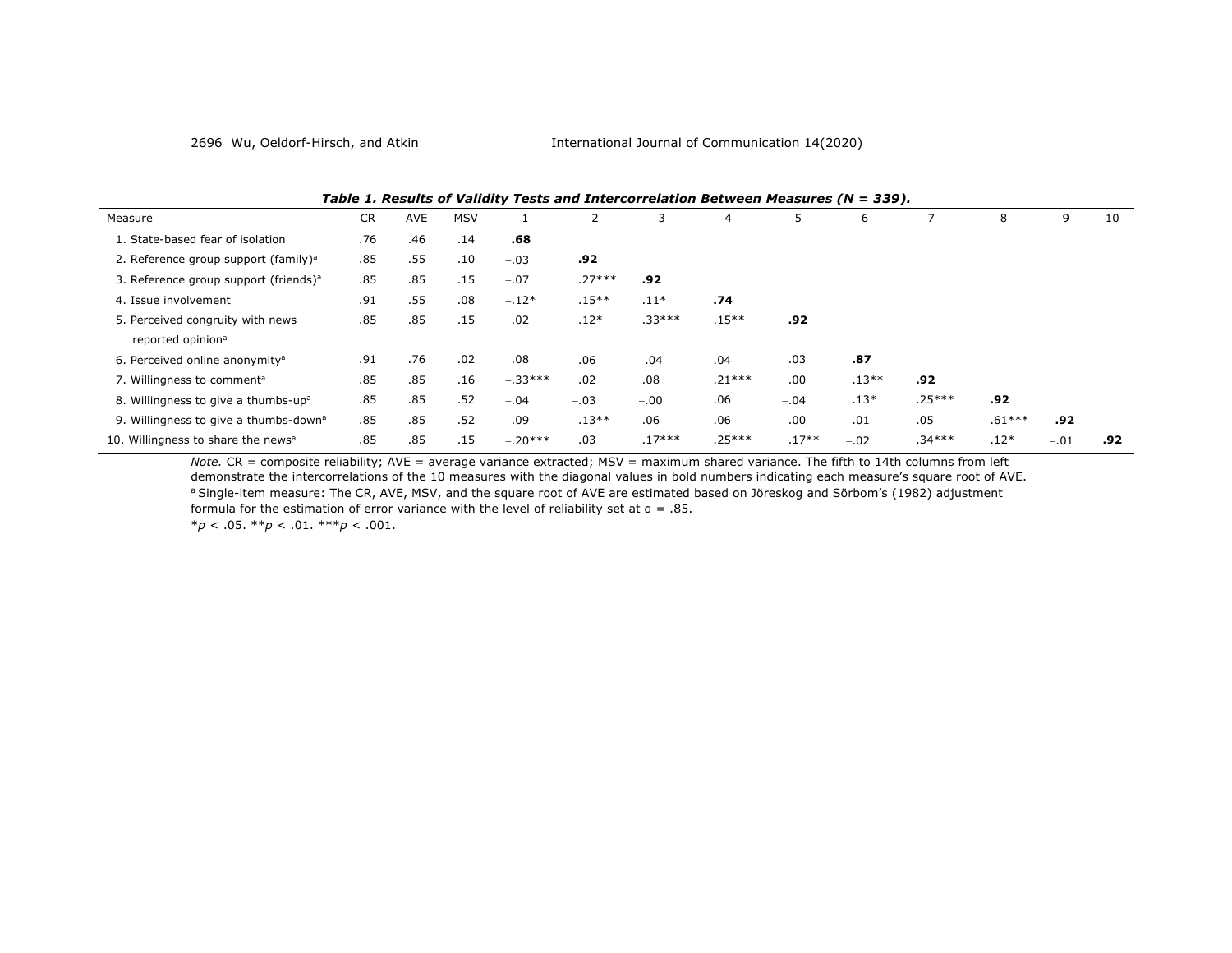## *Control Variables*

This study also measured the participants' sex (male = 1, female = 0), ethnicity (Caucasian = 1, others = 0), religious affiliation (religious = 1, nonreligious = 0), moral values (the short version of Ethical Values Assessment developed by Padilla-Walker & Jensen, 2015; e.g., "I should aim to live a holy life"; 7-point Likert scale from *strongly disagree* to *strongly agree*; *M* = 5.57, *SD* = 0.77; Cronbach's α = .88), and trait-like fear of isolation (adopted from Ho & McLeod, 2008; Scheufele et al., 2001; e.g., "I avoid telling other people what I think when there's a risk they'll avoid me if they knew my opinion"; 7-point Likert scale from *strongly disagree* to *strongly agree*; *M* = 4.16, *SD* = 1.08; Cronbach's α = .74) as control variables.

#### *Manipulation Checks*

To check the manipulation of online anonymity, we used the measure of perceived online anonymity. The analysis of variance showed significant differences among the three degrees of anonymity (high: *M* = 4.54, *SD* = 1.28; medium: *M* = 2.94, *SD* = 1.22; low: *M* = 2.36, *SD* = 1.27): *F*(2, 336) = 94.72,  $p < .001$ ,  $p^2 = .36$ . Post hoc tests using the Scheffé approach also indicated significant differences between each condition of anonymity.

For the valence of comments, the participants were asked the following two questions measured on a yes–no format: (1) "Overall, these three online news comments share a similar viewpoint on abortion" and (2) "Overall, these three comments support abortion rights." Chi-square tests indicated that both questions were correctly answered with statistical significance: Question 1,  $\chi^2(1) = 158.68$ , *p*  $<$  .001; Question 2,  $\chi^2(1) = 302.93$ ,  $p < .001$ . Those who provided the wrong answer to either of these two questions were not included in the sample. Based on the above results, the manipulations designed for the current study were effective.

#### **Results**

A chi-square test was first conducted to examine the sample distribution of each condition, including high anonymity/favorable climate (*n* = 65, 19.2%), high anonymity/unfavorable climate (*n* = 53; 15.6%), medium anonymity/favorable climate (*n* = 50, 14.7%), medium anonymity/unfavorable climate (*n* = 49, 14.5%), low anonymity/favorable climate (*n* = 58, 17.1%), and low anonymity/unfavorable climate ( $n = 64$ , 18.9%). The results indicate that the six conditions were equally distributed, with no significant difference:  $\chi^2(2) = 1.38$ ,  $p = .501$ . Next, collinearity diagnostics were employed to test the potential collinearity among the predictors and dependent variables. The results showed that all of the valence inflation factor values for the variables were less than 1.59, indicating that multicollinearity was not present.

To test the research hypotheses, we analyzed four hierarchical multiple regression models examining the predictive effects on willingness to post comments, give a thumbs-up, give a thumbsdown, and share the news report. The control variables—including sex, ethnicity, religious affiliation, moral values, and trait-like fear of isolation—were entered in the first block. The manipulated variables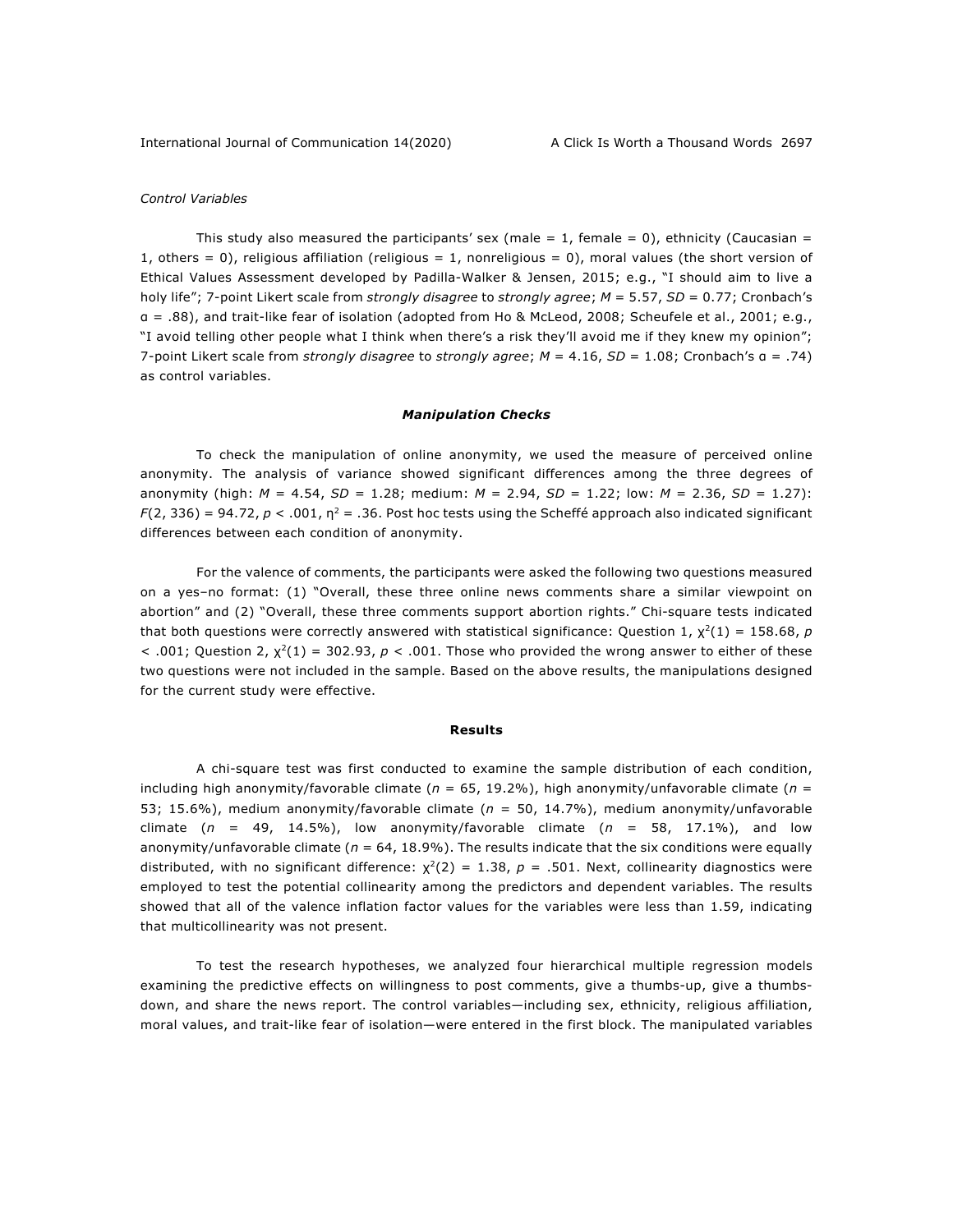were entered in Block 2: technical online anonymity "high versus low" (further dummy coded as high = 1 and low = 0), technical online anonymity "medium versus low" (medium = 1 and low = 0), and opinion climate (unfavorable = 1 and favorable = 0). The remaining predictors—state-based fear of isolation, perceived congruity with the reported opinion in news, reference group support from family and friends, perceived online anonymity, and issue involvement—were entered in Block 3 (see Table 2).

Hypothesis 1 predicted a negative effect of unfavorable opinion climate on one's willingness to use different types of click speech in online news discussions. The results across the models demonstrated significant negative predictions on commenting (the standardized coefficient β = -.17, *p*  = .002), giving a thumbs-up to other commenters (β = -.72, *p* < .001), and sharing the news report with fellow SNS users ( $\beta$  = -.11,  $p$  = .044). Yet, although the prediction on giving a thumbs-down to the commenters was also significant, it indicated a positive effect (β = .59, *p* < .001). Therefore, Hypotheses 1(a), (b), and (d) were supported, but Hypothesis 1(c) was not.

|                                                                            | Commenting |              | Thumbs-up |              | Thumbs-down |              | Sharing   |              |
|----------------------------------------------------------------------------|------------|--------------|-----------|--------------|-------------|--------------|-----------|--------------|
| Predictor                                                                  | ß          | $\Delta R^2$ | β         | $\Delta R^2$ | β           | $\Delta R^2$ | β         | $\Delta R^2$ |
| Block 1                                                                    |            | $.04*$       |           | .03          |             | .03          |           | $.08***$     |
| Sex (Male)                                                                 | $-.01$     |              | $-.05$    |              | .05         |              | $-.16***$ |              |
| Ethnicity (Caucasian)                                                      | $-.12*$    |              | $-.07$    |              | $-.04$      |              | $-.18**$  |              |
| Religiosity (religious)                                                    | < .01      |              | .02       |              | $< -.01$    |              | .09       |              |
| Moral values                                                               | $-.05$     |              | $.13*$    |              | $-.15*$     |              | $-.20**$  |              |
| Trait-like fear of isolation                                               | $-.13*$    |              | $< -0.01$ |              | .10         |              | $-.06$    |              |
| Block <sub>2</sub>                                                         |            | $.04**$      |           | $.52***$     |             | $.35***$     |           | .01          |
| Technical online anonymity<br>(high vs. low)<br>Technical online anonymity | .09        |              | $-.02$    |              | .01         |              | $-.01$    |              |
| (medium vs. low)                                                           | .05        |              | $-.04$    |              | $-.06$      |              | .02       |              |
| Unfavorable opinion climate                                                | $-.17**$   |              | $-.72***$ |              | $.59***$    |              | $-.11*$   |              |
| Block 3                                                                    |            | $.14***$     |           | .02          |             | $.04**$      |           | $.11***$     |
| State-based fear of isolation<br>Reference group support                   | $-.32***$  |              | $-.03$    |              | $-.17**$    |              | $-.19**$  |              |
| (family)<br>Reference group support                                        | $< -.01$   |              | $< -.01$  |              | $.10*$      |              | $-.05$    |              |
| (friends)                                                                  | .03        |              | .02       |              | .01         |              | .07       |              |
| Issue involvement                                                          | $.21***$   |              | $-.01$    |              | .08         |              | $.21***$  |              |
| Perceived congruity with<br>news reported opinion                          | $-.03$     |              | $-.04$    |              | $-.03$      |              | $.13***$  |              |
| Perceived online anonymity                                                 | $.16*$     |              | $.15***$  |              | .03         |              | $-.01$    |              |
| Total $R^2$                                                                |            | $.18***$     |           | $.54***$     |             | $.39***$     |           | $.16***$     |

*Table 2. Results of Multiple Regression Analyses (N = 339).*

 $**p* < .05. ***p* < .01. ****p* < .001.$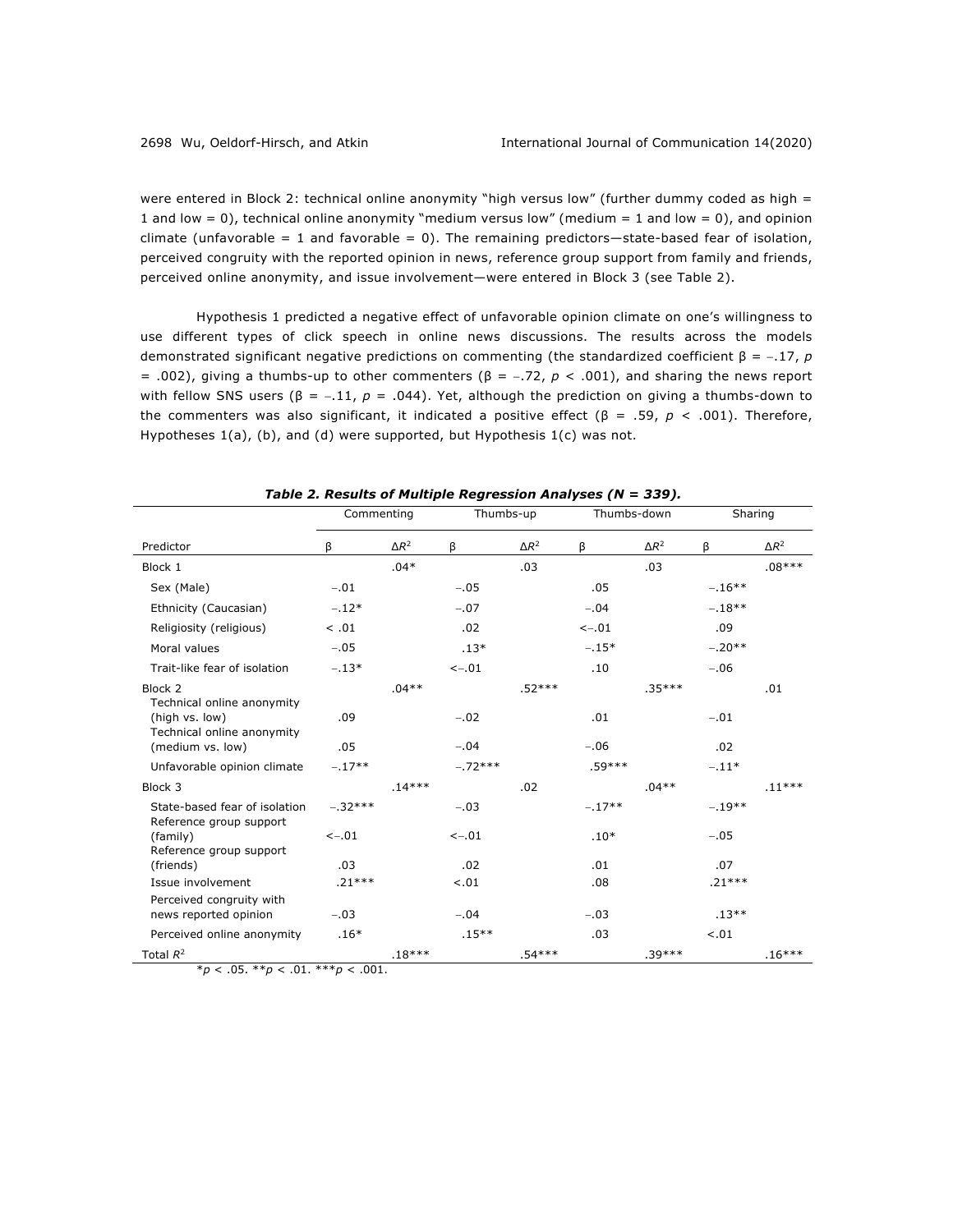Next, Hypothesis 2 investigated the predictions of state-based fear of isolation on willingness to use click speech. The models indicated significant negative effects on commenting (β =  $-.32, p <$ .001), giving a thumbs-down to other commenters ( $\beta$  = -.17,  $p$  = .001), and sharing the news report (β = -.19, *p* = .001), supporting Hypotheses 2(a), 2(c), and 2(d). State-based fear of isolation also negatively predicted giving other commenters a thumbs-up, but the effect did not reach significance (β  $= -.03$ ,  $p = .449$ ). Thus, Hypothesis 2(b) was not supported.

In addition, Hypothesis 3—the positive predictions of reference group support from family and friends on willingness to use click speech—received only limited support. Specifically, support from family positively predicted giving other commenters a thumbs-down (β = .10, p = .022), but not the other types of click speech. Also, the effects of support from friends on all types of click speech were negligible. Thus, only Hypothesis 3(c) was partially supported.

Hypothesis 4 examined the positive effects of issue involvement on willingness to use click speech. The results across the four models revealed significant predictions on commenting (β = .21, *p* < .001) and sharing (β = .21, *p* < .001). Yet, the effects on giving the commenters either a thumbs-up (β = .004, *p* = .929) or a thumbs-down (β = .08, *p* = .094) failed to attain significance. As a result, Hypotheses 4(a) and 4(d) gained support, but not Hypothesis 4(b) or 4(c). In addition, mixed results were found for Hypotheses 5(a) and 5(b). That is, the positive effect of perceived congruity with the reported opinion in online news reports on willingness to post comments failed to gain support (β = -.03,  $p = .604$ ), whereas the effect on willingness to share the news to the users' SNSs was supported  $(\beta = .13, p = .016)$ .

Furthermore, Hypothesis 6 predicted that perceived online anonymity would mediate the relationships between technical anonymity on willingness to use a variety of types of click speech modalities. A. F. Hayes' (2013) PROCESS macro (Version 2.16.3) for SPSS was employed using Model 4 with 5,000 bias-corrected bootstrap samples and 95% bias-corrected confidence intervals. Four separate models were tested by entering willingness to comment, give a thumbs-up, give a thumbs-down, and share as the outcome variables, respectively. Technical online anonymity was entered as the independent variable in the four models with the multi-categorical option, which converted this three-factor variable into dummy-coded binary variables: "high versus low" and "medium versus low." Perceived online anonymity was entered as the mediator in the models. The other predictors and control variables were entered as covariates.

The results (see Table 3) showed that perceived online anonymity fully mediated the relationship between technical anonymity and commenting, and partially mediated the relationship between technical anonymity and giving a thumbs-up. However, perceived online anonymity did not mediate the relationship between technical anonymity and giving a thumbs-down. In sum, Hypotheses 6(a) and 6(b) were supported, but not Hypothesis 6(c) or 6(d).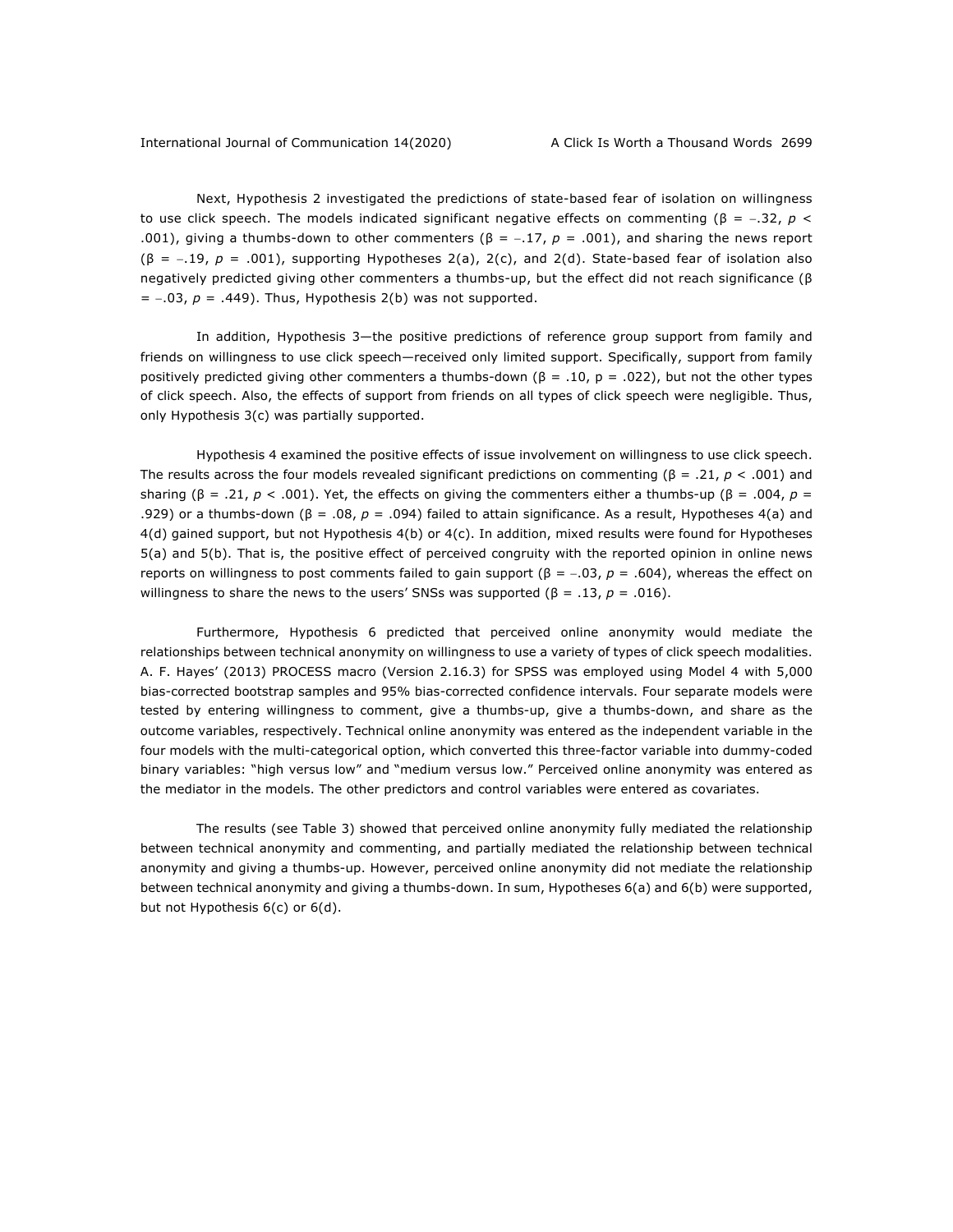| $variance$ $(1 - 337)$                         |                              |            |             |                  |               |               |              |               |  |  |  |  |
|------------------------------------------------|------------------------------|------------|-------------|------------------|---------------|---------------|--------------|---------------|--|--|--|--|
|                                                | Commenting                   |            |             | Thumbs-up        |               | Thumbs-down   | Sharing      |               |  |  |  |  |
| Effect                                         | $b$ (SE)<br>$\boldsymbol{p}$ |            | $b$ (SE)    | $\boldsymbol{p}$ | $b$ (SE)      | р             | $b$ (SE)     | р             |  |  |  |  |
| Total effect                                   |                              |            |             |                  |               |               |              |               |  |  |  |  |
| High vs. low                                   | .37(.20)                     | .07        | $-.09(.18)$ | .63              | .05(.19)      | .80           | .00(0.18)    | 1.00          |  |  |  |  |
| Medium vs. low                                 | .30(.21)                     | .15        | $-.16(.19)$ | .40              | $-.17(.20)$   | .40           | .13(.19)     | .49           |  |  |  |  |
| Omnibus                                        | $R^2 = .01$                  | .15        | $R^2$ < .01 | .70              | $R^2$ < .01   | .53           | $R^2$ < .01  | .73           |  |  |  |  |
| Direct effect                                  |                              |            |             |                  |               |               |              |               |  |  |  |  |
| High vs. low                                   | .01( .24)                    | .96        | $-.49(.21)$ | .03              | $-.03$ (.24)  | .92           | $-.01$ (.22) | .97           |  |  |  |  |
| Medium vs. low                                 | .22(.21)                     | .29        | $-.25(.18)$ | .18              | $-.19(.20)$   | .36           | .13(.19)     | .50           |  |  |  |  |
| Omnibus                                        | $R^2$ < .01                  | .51        | $R^2 = .01$ | .07              | $R^2$ < .01   | .61           | $R^2$ < .01  | .74           |  |  |  |  |
|                                                | $b$ (SE)                     | 95% CI     | $b$ (SE)    | 95% CI           | $b$ (SE)      | 95% CI        | $b$ (SE)     | 95% CI        |  |  |  |  |
| Indirect effect via perceived online anonymity |                              |            |             |                  |               |               |              |               |  |  |  |  |
| High vs. low                                   | .36(.15)                     | [.05, .67] | .41( .14)   | [.15, .69]       | .07(0.15)     | $[-.24, .37]$ | < .01 (.13)  | $[-.24, .25]$ |  |  |  |  |
| Medium vs. low                                 | .08(0.05)                    | [.01, .22] | .09(0.05)   | [.02, .22]       | $.02$ $(.04)$ | $[-.05, .10]$ | < .01 (.03)  | $[-.06, .07]$ |  |  |  |  |
| Omnibus                                        | .06(.03)                     | [.01, .12] | .07(0.02)   | [.03, .12]       | .01(.02)      | $[-.04, .06]$ | < .01 (.02)  | $[-.04, .04]$ |  |  |  |  |

*Table 3. Total, Direct, and Indirect Effects of Technical Online Anonymity on the Dependent Variables (N = 339).*

#### **Discussion**

Employing SoS theory as the theoretical framework, study findings substantially verified the determinants of online users' willingness to comment, use PDAs to show less explicit approval or disagreement, and share news information. This evidence also enabled comparisons of the magnitude of each suppressor and facilitator across the diverse types of click speech, improving our understanding of this classic theory and its application to online communication in the era of Web 2.0.

Study results also revealed that fear of isolation fostered the SoS phenomenon in online news discussions across different types of click speech. Although the effect sizes suggest that this determinant exerted a greater influence in discouraging individuals to post comments—relative to giving other commenters a thumbs-up or a thumbs-down—such a fear undermined people's willingness to express opinions generally, even if their opinions could be disclosed less explicitly. In other words, the "silence" resulting from social isolation concerns not only represents a suppression of individuals' verbal (or textbased) articulation, but also indicates their withdrawal of paralinguistic communication. By focusing on diverse types of opinion expression online, this study thus uncovers emerging influences resulting from fear of isolation, reaffirming the crucial role that this concept plays in SoS theory.

Compared with fear of isolation, which is the more subjective, emotional determinant of the SoS phenomenon, an unfavorable opinion climate describes the more objective situation in which individuals hold views that run contrary to the majority. Extending from the literature (e.g., Nekmat & Gonzenbach, 2013), this study further identified opinion climate as a significant predictor of people's willingness to adopt several types of click speech. Specifically, those who were the minority in the online discussion about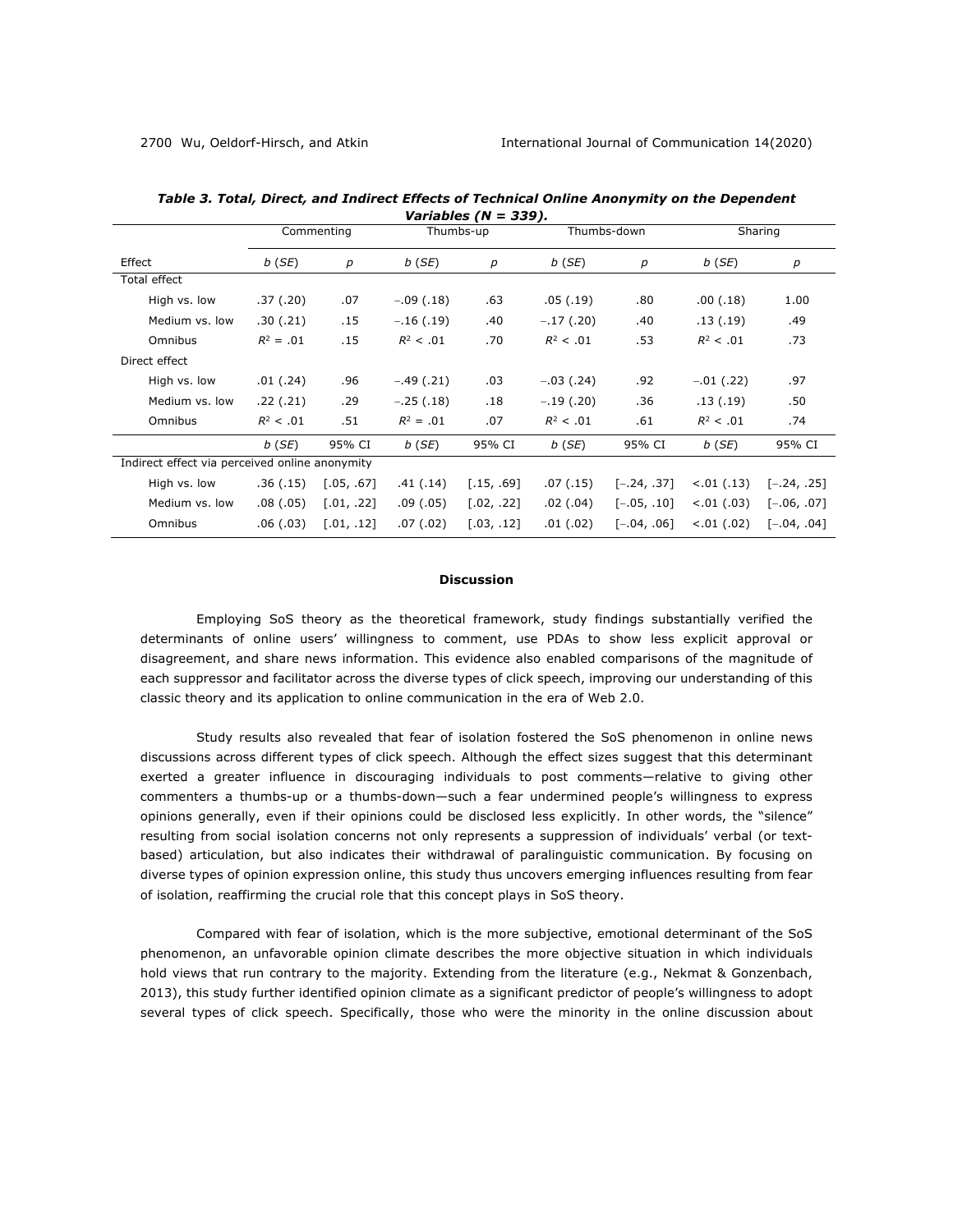abortion expressed less interest in posting their comments, sharing news reports, or giving other commenters a thumbs-up.

However, the same individuals were found more likely to give a thumbs-down to what the other commenters addressed. As a thumbs-down symbolizes dislike or disapproval, the results revealed that this paralinguistic cue serves as an avenue for the minority in online discussions to disclose their standpoint against the dominant voice. Given that the effects found in the two PDA models were particularly robust, the present findings verified a less explicit and obtrusive path for expressing deviant opinions. Although PDAs have been previously shown to be meaningful indicators of support (R. A. Hayes et al., 2016; Pang et al., 2016), these results show that they can offer a diversity of expression in response to online content. In an era when online media allow multiple forms of messages applied for communication, PDAs serve as significant alternatives to remaining silent, consistent with SoS theory.

Among the facilitators of opinion expression, moreover, issue involvement was a significant predictor of posting comments and sharing the relevant news reports to one's own SNSs. The results indicated that those more involved in the issue of abortion were more willing to reveal their viewpoints by engaging in numerous types of opinion expression, ranging from the more explicit comments to the more implicit endorsement. This corroborates and extends previous research on the link between online news discussion and political interest and involvement (Holt et al., 2013; Kushin & Yamamoto, 2010).

On the other hand, mixed results were found regarding the influence of online anonymity. Specifically, perceived online anonymity mediated the effects of technical anonymity on willingness to comment and give other commenters a thumbs-up in online news discussions. The findings affirm that the perceived aspect of online anonymity can better reflect one's communication behaviors (e.g., Anonymous, 1998). Also, the results underline the unidentifiability of personal information (e.g., social media accounts) that motivates individuals to more explicitly express their opinions or give approval in online news discussions.

Yet, perceived online anonymity failed to predict one's willingness to give other commenters a thumbs-down. Thus, being more or less anonymous in online news discussions may not be a primary concern for those revealing their dissenting views in a less explicit way. Given that online news media are trying to limit the anonymous use of posting comments to reduce such incivilities as flaming and trolling (e.g., Chua & Banerjee, 2017), the PDAs—including emojis, emotion reactions, and rating stars—may emerge as the second-best avenue for individuals to signal their deviant views. Given that users are less worried about their information identifiability when expressing paralinguistic disapprovals, practitioners of online communication platforms may develop more functions for these less explicit expressions to encourage diverse opinions revealed in cyberspace.

Finally, evidence also verified the influences of reported poll results in online news and reference groups on one's online opinion expression. In particular, individuals' perceived congruity with the reported opinion promoted their willingness to share the news in their SNSs, indicating that they are more inclined to serve as opinion leaders to disseminate the reports they agree with to their social network contacts. News sharing is a means for the users to express their recognition and endorsement of the news content.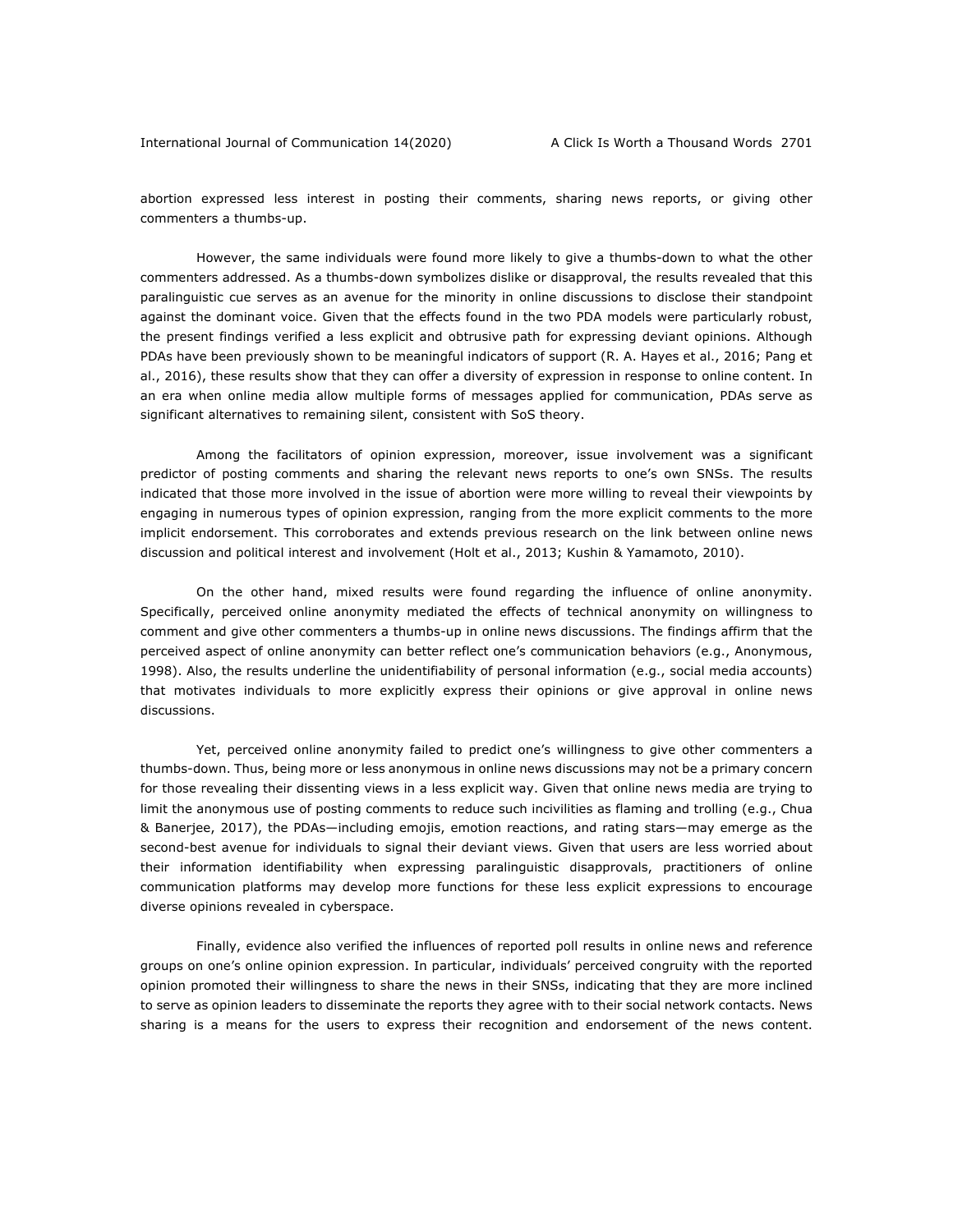Moreover, social support from family members fostered one's tendency to give a thumbs-down to other commenters' opinions. People are thus more willing to reveal their disagreement with the majority, in an online news discussion, when they have more family who back up their views. This finding is consistent with SoS research on non-mediated interactions (e.g., Dalisay et al., 2012). Although neither of these two facilitators significantly predicted willingness to post comments—both apparently failing to motivate more explicit expression online—this study pinpointed the strengths of these two influences on encouraging more implicit assent or less explicit dissent.

Although this study substantially promotes the understanding of using click speech for online opinion expression in various aspects, a few limitations should be considered. First, this study used a sample of college students to examine the factors affecting one's willingness to be engaged in diverse types of click speech offered by online news comment sections. Although student samples are widely used in research exploring the uses and effects of new communication technologies (e.g., Pang et al., 2016; Sherrick & Hoewe, 2018), study results may not represent the behavioral tendencies of the users from other populations. Second, because this study focused on opinion expression in the scenario of online news comments, caution should be exercised when attempting to generalize the findings to using click speech on other online communication platforms (e.g., social media) for message exchange. Future research may use this framework across more diverse samples and online platforms. Additional evidence will help substantiate the strengths of each type of click speech for facilitating opinion expression in cyberspace. Third, the external validity of the pictorial stimulus of online news discussions employed in this study may be improved by switching to a more interactive simulated comment section that allows the participants to actually address messages and control the features of click speech. Finally, the focus on abortion—arguably the most divisive and entrenched issue in American politics—represents a potential study limitation. Later work should repeat this research with a wider variety of issues (e.g., gun control and border security) for which the opinion climate is split but polarized.

#### **Conclusion**

Consistent with SoS theory, this study found that state-based fear of isolation generally reduces online opinion expression (as gauged by online users' willingness to comment, use PDAs to show less explicit approvals or disagreements, and share the news information). In addition, an unfavorable opinion climate reduces one's willingness to comment and give other commenters a thumbs-up, but interestingly encourages the tendency to give a thumbs-down. Reference group support also fosters thumbs-down expressions. Perceived online anonymity facilitates commenting, and opinion congruity with the news and issue involvement both motivate news sharing. These variegated forms of click speech thus demonstrate that opinion expression in cyberspace ranges from the more explicit verbal commenting to more implicit endorsement and disapproval, expanding the applicability of SoS theory and its related concepts to modern online communication.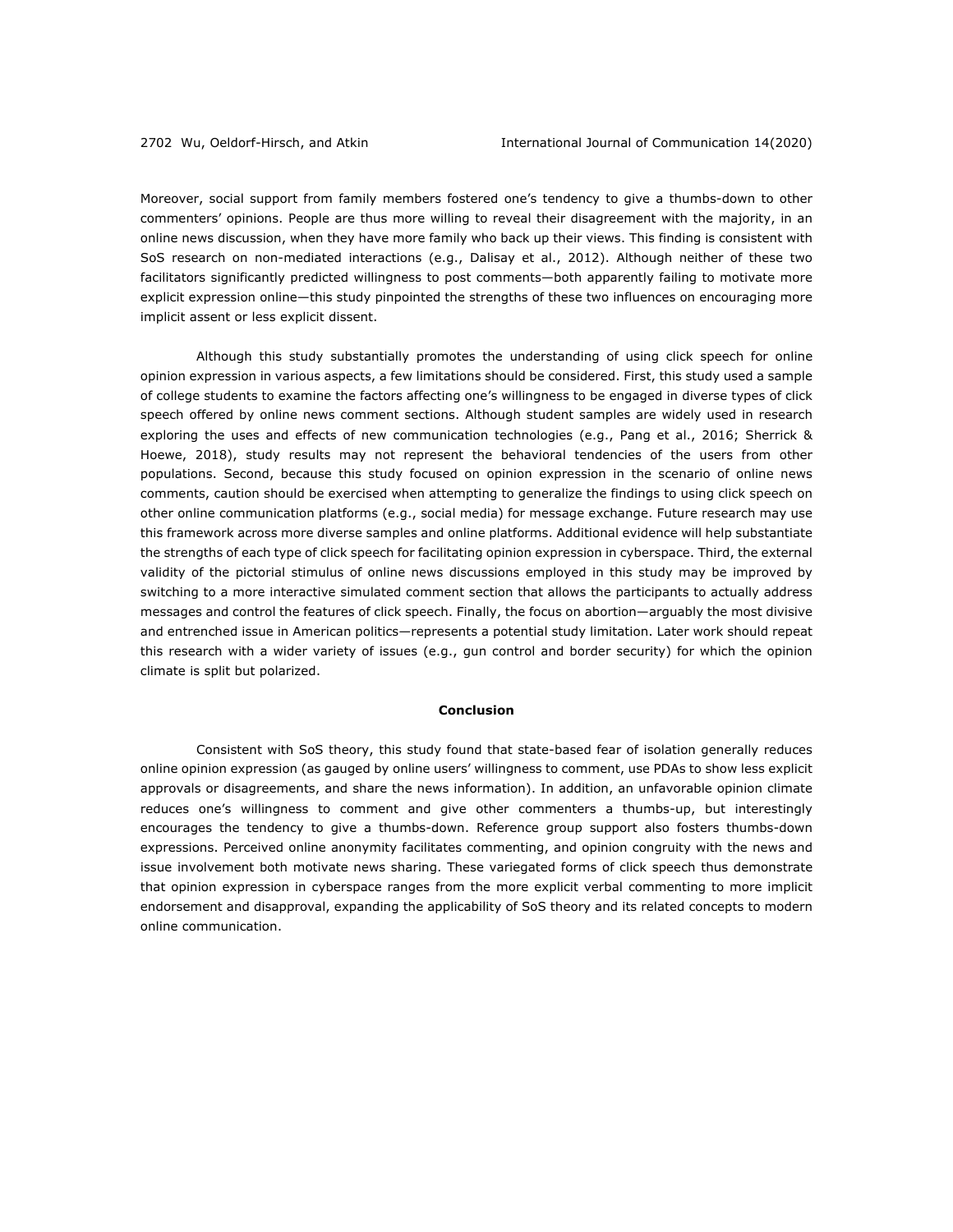## **References**

- Anonymous. (1998). To reveal or not to reveal: A theoretical model of anonymous communication. *Communication Theory, 8*, 381–407.
- Chan, M. (2018). Reluctance to talk about politics in face-to-face and Facebook settings: Examining the impact of fear of isolation, willingness to self-censor, and peer network characteristics. *Mass Communication and Society*, *21*(1), 1–23.
- Christopherson, K. M. (2007). The positive and negative implications of anonymity in Internet social interactions: "On the Internet, Nobody Knows You're a Dog." *Computers in Human Behavior*, *23*(6), 3038–3056.
- Chua, A. Y., & Banerjee, S. (2017). Rumor verifications on Facebook: Click speech of likes, comments and shares. In *Proceedings of the 2017 Twelfth International Conference on Digital Information Management* (pp. 257–262). Piscataway, NJ: Institute of Electrical and Electronics Engineers. doi:10.1109/ICDIM.2017.8244642
- Dalisay, F., Hmielowski, J. D., Kushin, M. J., & Yamamoto, M. (2012). Social capital and the spiral of silence. *International Journal of Public Opinion Research, 24*(3), 325–345.
- Fornell, C., & Larcker, D. F. (1981). Evaluating structural equation models with unobservable variables and measurement error. *Journal of Marketing Research*, *18*(1), 39–50.
- Gallup.com. (2015, May 29). *Americans choose "pro-choice" for first time in seven years*. Retrieved from https://news.gallup.com/poll/183434/americans-choose-pro-choice-first-time-seven-years.aspx
- Gallup.com. (2019, June 25). *Majority in U.S. still want abortion legal, with limits*. Retrieved from https://news.gallup.com/poll/259061/majority-abortion-legal-limits.aspx
- Galtung, J., & Ruge, M. H. (1965). The structure of foreign news: The presentation of the Congo, Cuba and Cyprus crises in four Norwegian newspapers. *Journal of Peace Research*, *2*(1), 64–90.
- Glynn, C. J., & Park, E. (1997). Reference groups, opinion intensity, and public opinion expression. *International Journal of Public Opinion Research*, *9*(3), 213–232.
- Hair, J., Black, W., Babin, B., Anderson, R. E., & Tatham, R. L. (2006). *Multivariate data analysis* (6th ed.). Upper Saddle River, NJ: Pearson Education.
- Hayes, A. F. (2013). *Introduction to mediation, moderation, and conditional process analysis: A regression-based approach*. New York, NY: Guilford Press.
- Hayes, R. A., Carr, C. T., & Wohn, D. Y. (2016). One click, many meanings: Interpreting paralinguistic digital affordances in social media. *Journal of Broadcasting & Electronic Media*, *60*(1), 171–187.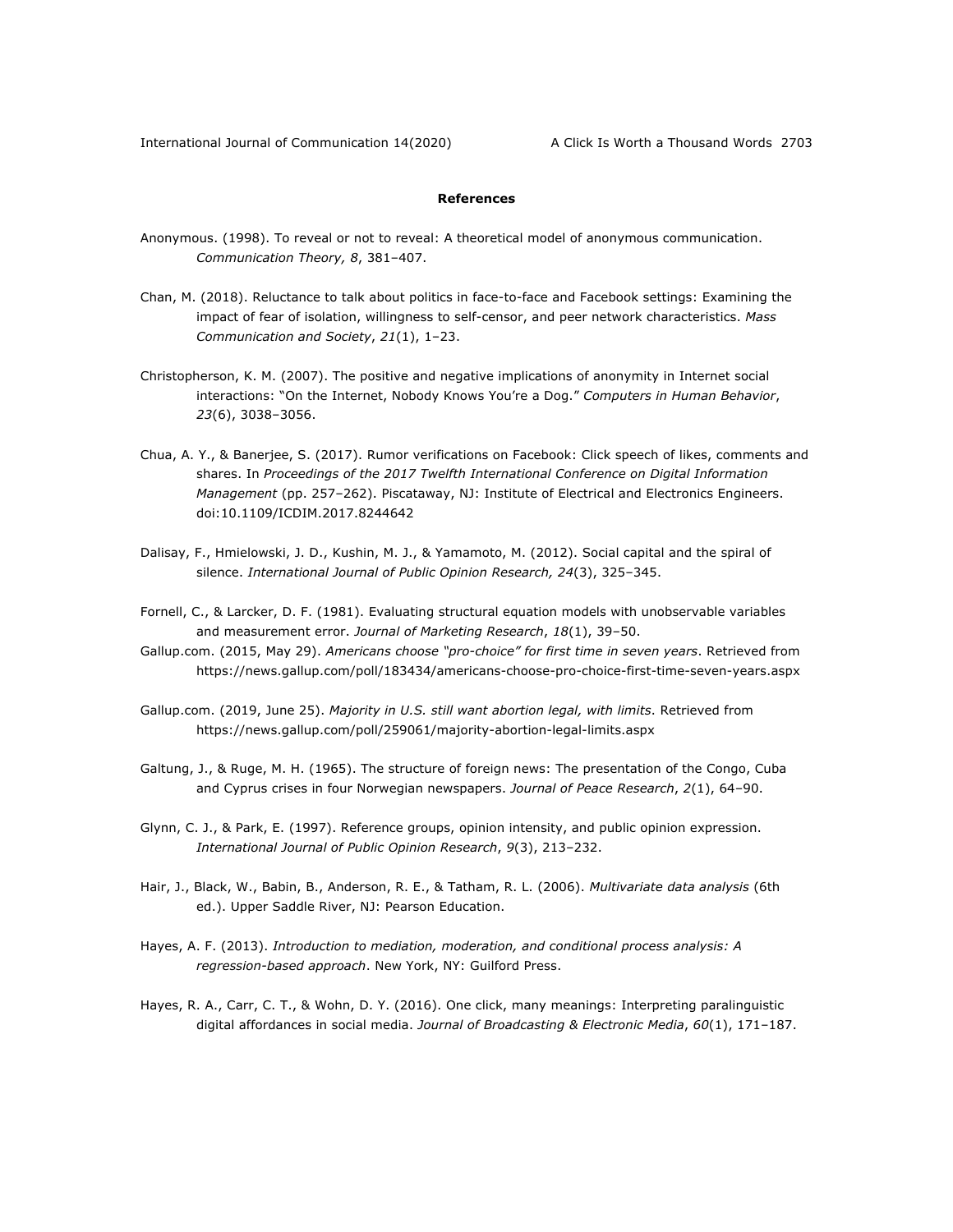- Ho, S. S., Chen, V. H. H., & Sim, C. C. (2013). The spiral of silence: Examining how cultural predispositions, news attention, and opinion congruency relate to opinion expression. *Asian Journal of Communication*, *23*(2), 113–134.
- Ho, S. S., & McLeod, D. M. (2008). Social-psychological influences on opinion expression in face-to-face and computer-mediated communication. *Communication Research*, *35*(2), 190–207.
- Holt, K., Shehata, A., Strömbäck, J., & Ljungberg, E. (2013). Age and the effects of news media attention and social media use on political interest and participation: Do social media function as leveller? *European Journal of Communication*, *28*(1), 19–34.
- Hu, L. T., & Bentler, P. M. (1999). Cutoff criteria for fit indexes in covariance structure analysis: Conventional criteria versus new alternatives. *Structural Equation Modeling: A Multidisciplinary Journal*, *6*(1), 1–55.
- Hughes, A., & van Kessel, P. (2018, July 18). "Anger" topped "love" when Facebook users reacted to lawmakers' posts after 2016 election. Retrieved from http://www.pewresearch.org/facttank/2018/07/18/anger-topped-love-facebook-after-2016-election/
- Jöreskog, K. G., & Sörbom, D. (1982). Recent developments in structural equation modeling. *Journal of Marketing Research*, *19*(November), 404–416.
- Kahn, R. L., & Antonucci, T. C. (1980). Convoys over the life course: Attachment, roles, and social support. In P. B. Baltes & O. G. Brim (Eds.), *Life-span development and behavior* (Vol. 3, pp. 253–286). New York, NY: Academic Press.
- Kushin, M. J., & Yamamoto, M. (2010). Did social media really matter? College students' use of online media and political decision making in the 2008 election. *Mass Communication and Society*, *13*(5), 608–630.
- Lee, C. S., & Ma, L. (2012). News sharing in social media: The effect of gratifications and prior experience. *Computers in Human Behavior*, *28*(2), 331–339.
- Lin, C. A., & Salwen, M. B. (1997). Predicting the spiral of silence on a controversial public issue. *Howard Journal of Communications*, *8*(1), 129–141.
- Marsh, H. W., & Hocevar, D. (1985). Application of confirmatory factor analysis to the study of selfconcept: First- and higher order factor models and their invariance across groups. *Psychological Bulletin*, *97*(3), 562–582.
- Martin, J. A. (2013). Closing gaps in international knowledge and participation: News attention, online expression, and the 2010 Haiti earthquake. *Mass Communication and Society, 16*, 417–440.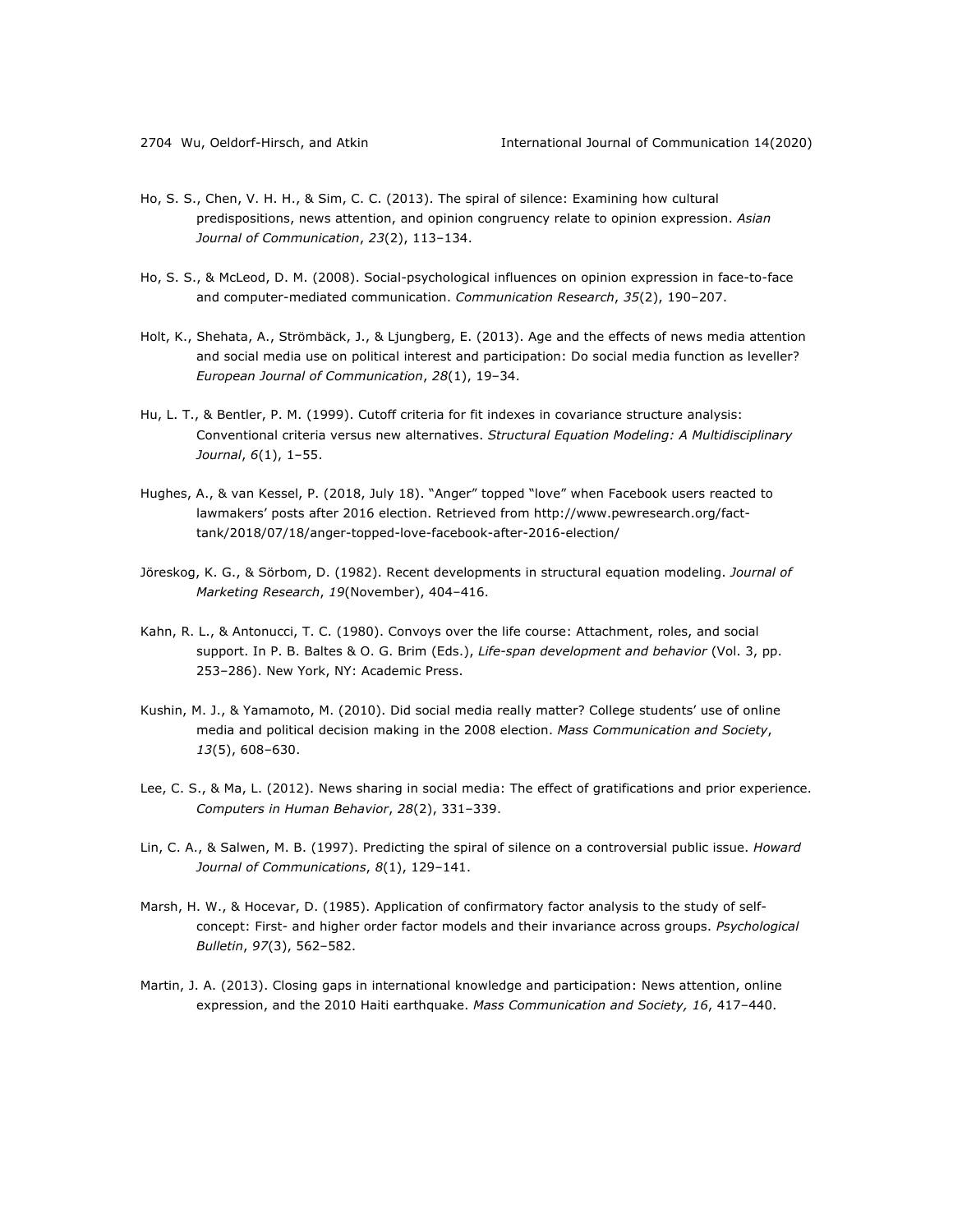- Moy, P., Domke, D., & Stamm, K. (2001). The spiral of silence and public opinion on affirmative action. *Journalism & Mass Communication Quarterly*, *78*(1), 7–25.
- Nekmat, E., & Gonzenbach, W. J. (2013). Multiple opinion climates in online forums role of website source reference and within-forum opinion congruency. *Journalism & Mass Communication Quarterly*, *90*(4), 736–756.
- Noelle-Neumann, E. (1993). *The spiral of silence: Public opinion, our social skin* (2nd ed.). Chicago, IL: University of Chicago Press.
- Oeldorf-Hirsch, A. (2018). The role of engagement in learning from active and incidental news exposure on social media. *Mass Communication and Society, 21*(2), 225–247.
- Oeldorf-Hirsch, A., & Sundar, S. S. (2015). Posting, commenting, and tagging: Effects of sharing news stories on Facebook. *Computers in Human Behavior*, *44*, 240–249.
- Padilla-Walker, L. M., & Jensen, L. A. (2015). Validation of the long- and short-form of the Ethical Values Assessment (EVA): A questionnaire measuring the three ethics approach to moral psychology. International Journal of Behavioral Development, 40(2), 181–192. doi:10.1177/0165025415587534
- Pang, N., Ho, S. S., Zhang, A., Ko, J. S. W., Low, W. X., & Tan, K. S. Y. (2016). Can spiral of silence and civility predict click speech on Facebook? *Computers in Human Behavior, 64*, 898–905.
- Rains, S. A., Kenski, K., Coe, K., & Harwood, J. (2017). Incivility and political identity on the Internet: Intergroup factors as predictors of incivility in discussions of news online. *Journal of Computer-Mediated Communication*, *22*(4), 163–178.
- Rössler, P., & Schulz, A. (2014). Public opinion expression in online environments. In W. Donsbach, C. T. Salmon, & Y. Tsfati (Eds.), *The spiral of silence: New perspectives on communication and public opinion* (pp. 101–118)*.* New York, NY: Routledge.
- Salmon, C. T., & Neuwirth, K. (1990). Perceptions of opinion "climates" and willingness to discuss the issue of abortion. *Journalism & Mass Communication Quarterly*, *67*(3), 567–577.
- Scheufele, D. A., Shanahan, J., & Lee, E. (2001). Real talk: Manipulating the dependent variable in spiral of silence research. *Communication Research, 28*(3), 304–324.
- Sherrick, B., & Hoewe, J. (2018). The effect of explicit online comment moderation on three spiral of silence outcomes. *New Media & Society, 20*, 453–474.
- Sklan, A. D. (2013). @Socialmedia: Speech with a click of a button? #socialsharingbuttons. *Cardozo Arts & Entertainment Journal, 32*, 377–410.